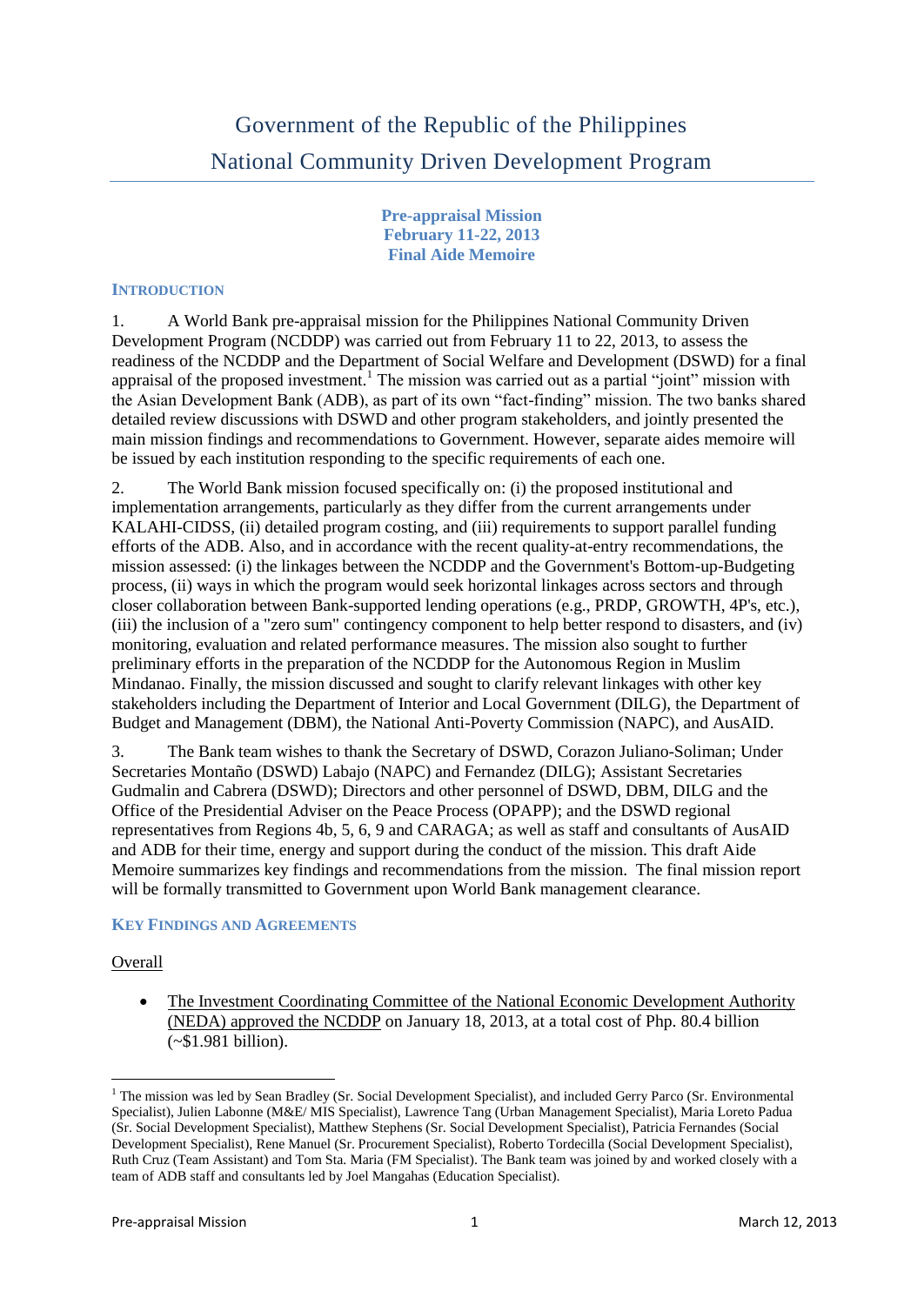- Both the World Bank and ADB reached agreement with Government on the program development objective, which is: **communities in targeted poor municipalities empowered to achieve improved access to services and to participate in more inclusive local planning, budgeting and implementation**. It was also further agreed that the following indicators would be used to measure the achievement at the PDO level: (i) % of households in NCDDP municipalities that report increase in confidence to participate in community development activities; (ii) % of members from marginalized groups (IPs and women) in NCDDP municipalities who attend regular Barangay Assemblies; and (iii) % increase in access to and utilization of roads, education, health centers, day care centers and water supply (major KC investments) in NCDDP municipalities. In accordance with World Bank recommendations, the number of project beneficiaries would also be monitored using gender disaggregated data.
- The program's underlying strategy of applying a community-driven development (CDD) approach to achieve the program objectives is considered technically feasible and appropriate particularly given the existing KALAHI-CIDSS experience and results of the recent impact evaluation.
- The proposed institutional and implementation arrangements for the NCDDP are considered adequate, as are its financial, procurement and safeguard arrangements. DSWD proposes to restructure the national program management office to enhance operational support, further decentralize responsibilities for program management to regional offices, incorporate a further level of technical support and oversight. DSWD also agreed to a process of further simplification of M&E data and the MIS. All of these adjustments would help to respond to the organizational and system demands of a 200 percent scale-up of KALAHI-CIDSS.
- The new program will include a number of important enhancements over the current KALAHI-CIDSS in terms of: improved poverty targeting and block grant calculation; closer alignment with local government units (LGUs) and municipal LGU planning, budgeting and execution processes; streamlining of sub-project cycle; greater responsiveness to conflict affected areas, disaster prone areas (including a "zero cost" DRM contingency component), to the needs of IP communities and regarding gender inclusion.
- The overall costing estimates and allocation of resources to program components appear to be generally adequate, assuming (i) flexibility at the regional level to adapt agreed upon staffing complements and ratios depending on specific local needs, (ii) availability of additional external (development partner) resources to supplement capacity building efforts, $2$  and (iii) continued low rates of annual inflation so that the real present value of block grants is not substantively undermined.<sup>3</sup>
- Of the total estimated program cost of US\$1.98 billion equivalent, DSWD confirmed its intention to seek US\$863 million in ODA financing from development partners. The balance would be covered by GoP and local counterpart contributions.
- The World Bank, ADB and DSWD agreed on a number of key elements to harmonize operational requirements to reduce the administrative burden on DSWD to manage the two parallel sources of financing. Importantly, ADB finds acceptable the operational procedures for awarding and implementing sub-project block grants (sub-grants). However, differences in the way in which ADB and the World Bank treat project staff and training expenditures will result in the need to maintain separate accounts and to divide up program expenditures by partner.

**.** 

 $<sup>2</sup>$  The AusAID supported Technical Support Facility is one option for augmenting capacity building efforts as is the recently</sup> proposed ADB TA 8106 "Enhancing Social Protection through CDD".

<sup>3</sup> Annual inflation has averaged slightly less than 4 percent over the past three years and is projected to be in a range of 3 to 5 percent for 2013.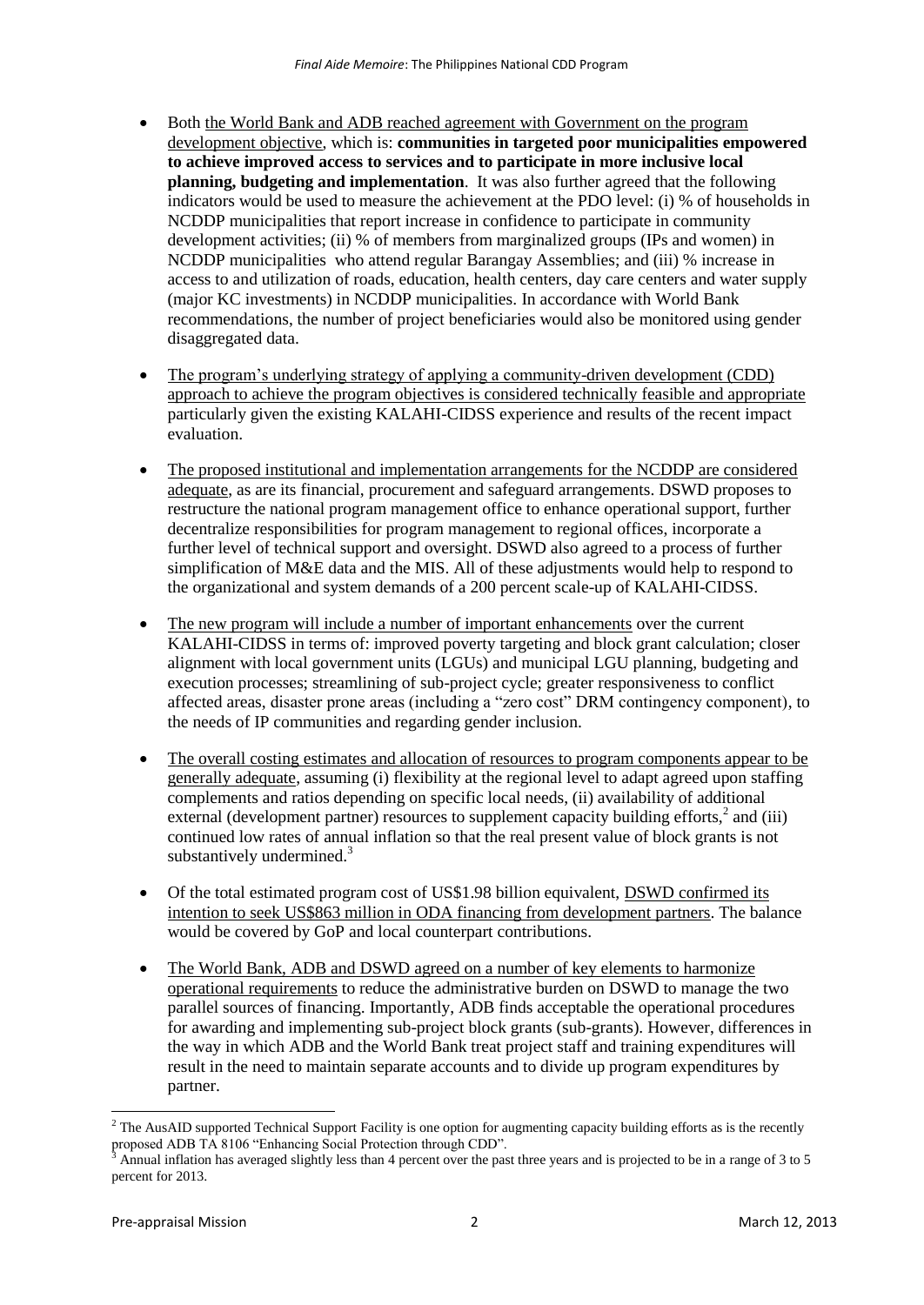- The NCDDP would be adapted to ARMM, and the World Bank, ADB and AusAID would support Government efforts (joint DSWD, ARMM Regional Government and OPAPP) to develop a program document for GoP financing.
- DSWD has agreed to further study and clarify the following key NCDDP operational issues prior to loan effectiveness: specific role and responsibility of DILG for training/building capacity of MLGUs, how the Seal of Good Housekeeping (SGH) will be applied under the NCDDP; role of other NGAs at both policy and operational levels (particularly in relation to the proposed cycle 3 allocation of block grants); and harmonization of LCCs particularly regarding BUB requirements. Clarifications regarding the DRM "zero sum" contingency component operational procedures (trigger and positive list) are required prior to negotiations.
- DSWD further agreed to provide the following documents by March 15 so that the World Bank could finalize appraisal: detailed staffing plan, detailed training plan, procurement plan and work plan (all for the first 18 months of implementation), the final draft environmental and social management framework document (which should be disclosed), and to clarify the nature of parallel financing with ADB and the related fund flow arrangements.
- Conditional on the Bank's satisfactory review of these outstanding documents, the mission proposes to convene a decision meeting in late March or early April to seek authorization to up-grade the pre-appraisal mission and proceed with negotiation of the indicated project and loan.

# **DETAILED FINDINGS AND RECOMMENDATIONS**

## **Pre-appraisal of Proposed Program Design**

4. Program Objective and Results Framework. The mission reached agreement on the final results framework for the program, which will be used as the basis for monitoring and evaluating program performance. The agreed PDO is: **communities in targeted poor municipalities empowered to achieve improved access to services and to participate in more inclusive local planning, budgeting and implementation**. The key performance indicators to be used to measure the achievement of this objective will be: (i) percentage of households in NCDDP municipalities that report increase in confidence to participate in community development activities; (ii) percentage of members from marginalized groups (IPs and women) in NCDDP municipalities who attend regular Barangay Assemblies; and (iii) percentage increase in access to and utilization of roads, education, health centers, day care centers and water supply (major KC investments) in NCDDP municipalities.

5. Program Design. The NCDDP builds on the existing community driven development program KALAHI-CIDSS that has been successfully implemented by DSWD since 2003. KALAHI is currently operating under an additional financing loan from the World Bank (of \$59 million) and a \$120 million grant from the Millennium Challenge Corporation (MCC). KALAHI's successes have been clearly demonstrated in the recent end-line impact evaluation. <sup>4</sup> This mixed-methods analysis found that the project had a positive impact on per capita consumption, especially for households that were classified as poor before the project started. Those improvements are associated with a reduction in poverty rates. The project also had a positive impact on year-round accessibility (linked to road repair and investments). In addition, and consistent with the project development objective, as a result of the project community members are more likely to report being willing to contribute resources to development activities that would benefit the community. Furthermore, community volunteers have been empowered and are better able to effectively engage elected officials through village assemblies, which have moved from being considered mere avenues for reporting to mechanisms for participation, transparency and accountability. Earlier studies have shown the program to be effective

**<sup>.</sup>** <sup>4</sup> KALAHI-CIDSS Impact Evaluation: A Revised Synthesis Report, Julien Labonne, February 2013.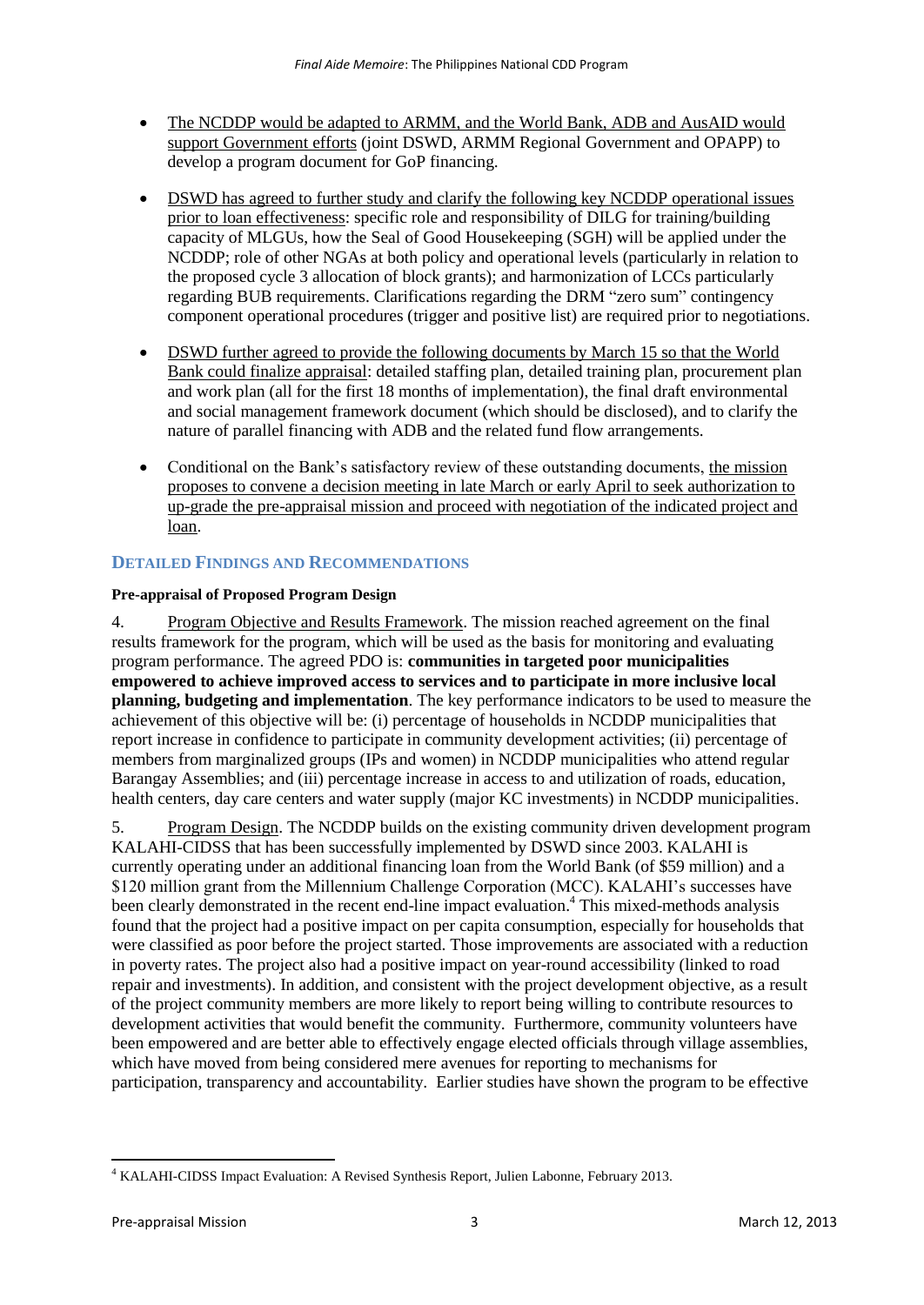in targeting the poorest barangays in the poorest municipalities and in responding to the will of the people.<sup>5</sup>

6. NCDDP Program Enhancements. The NCDDP will include a number of important enhancements to the program design model developed and tested under KALAHI-CIDSS. These include the following:

- a. Block grant allocations based on poverty rates and population so that municipal-level financing is more equitably distributed, better correlated with poverty and provides a minimum threshold of per-capita investment (shown to be effective at poverty reduction) for the majority of municipalities;
- b. Simplification of the community empowerment activity cycle (CEAC), adjustments to better address the needs of indigenous communities, conflict-affected and disaster prone areas, and to enhance gender inclusion. The NCDDP will provide enhanced training and support to community facilitators and volunteers for these changes/improvements;
- c. The NCDDP will include what is known as a "zero sum" contingency mechanism that will allow the Government and affected communities to respond to post-disaster needs using differentiated emergency operating procedures and investment categories;
- d. Earlier and enhanced engagement with MLGUs including involvement of municipal staff in program management and earlier hand-over of full management, capacity building and application of performance measures (based on DILG's Seal of Good Housekeeping) for continued block grant eligibility;
- e. Closer linkages with local level government planning systems and alignment with the Bottom-up-Budgeting (BUB) initiative;

7. Program Coverage and Components. The NCDDP will target the overall population of the communities (barangays) of the 900 poorest rural municipalities in the Philippines.<sup>6</sup> All barangays of these municipalities would be eligible for support. The total population of new municipalities that would be included in the program, based on the 2010 census, is approximately 24.2 million people (or approximately 25 percent of the total population).<sup>7</sup> It is expected that the program will benefit half of them directly, either through active engagement in project processes or through public infrastructure financed by the project. Similar to KALAHI-CIDSS, the project will consist of three components: (i) community grants, (ii) capacity building and institutional support, and (iii) project administration, monitoring and evaluation. Component 1 will include grants to barangays for subproject investments and for planning support (including capacity building of community volunteers). Component 1 would also allow for the inclusion of special emergency procedures (and exceptional subproject types) in response to official disasters as part of a disaster response contingency mechanism. Component 2 includes the capacity building and financing of the program staff at municipal level (coordinator, engineer, bookkeepers and community facilitators) and additional training of MLGU and National Government Agency personnel. Component 3 includes salaries and administrative costs for national and regional offices, office equipment, monitoring activities, evaluation studies and communications.

8. Program Costs and Financing. The table immediately below presents the total summary costs and indicated breakdown of IBRD financing for the NCDDP. A more detailed cost and financing table is shown in Annex 1. The total estimated cost of the program is \$1.981 billion, of which IBRD would finance an estimated  $$479$  million.<sup>8</sup> In addition, the program would be financed by (i) a

<sup>&</sup>lt;sup>5</sup> See Araral and Holmemo "Measuring the Costs and Benefits of Community Driven Development: The KALAHI-CIDSS Project", World Bank, January 2007; and Labonne and Chase "Who's at the Wheel when Communities Drive Development: The Case of the KALAHI-CIDSS Project", World Bank, Sept. 2007.

<sup>&</sup>lt;sup>6</sup> The poorest municipalities are defined as having an estimated poverty incidence above the 2009 national average of 26.4 percent.

Municipalities are "new" if they are not currently part of the on-going KALAHI-CIDSS program.

<sup>&</sup>lt;sup>8</sup> The Government has requested \$493 million of financing from the Bank. The final loan amount will depend on the value of the proposed AusAID grant (that the Bank would administer), the value of the front-end fees and interest of the loan, and if the Government will finance these costs from the loan.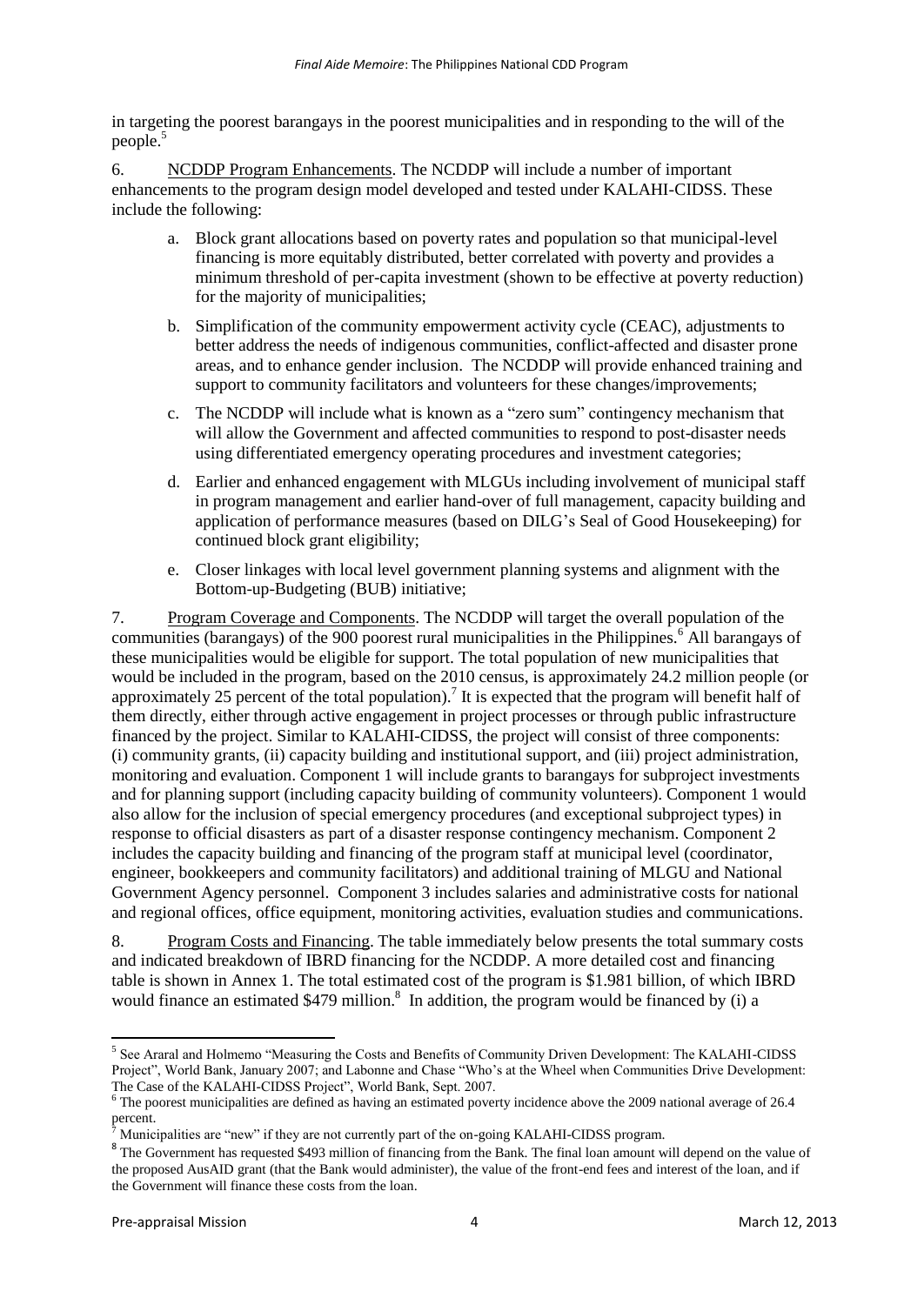parallel loan from the ADB (approximately \$371 million) and an AusAID grant (approximately \$13.5 million), which will be administered by the World Bank, (ii) National Government financing (approximately \$748 million), and (iii) local government and community counterpart financing (\$370 million).

|                                        | US\$ (millions)    | percentage                           |       |
|----------------------------------------|--------------------|--------------------------------------|-------|
| <b>Project Components</b>              | <b>Total costs</b> | <b>IBRD Financing IRBD Financing</b> |       |
| 1. Community grants                    | 1,680.9            | 415.0                                | 24.7% |
| 2. Capacity Building and Inst. Support | 236.4              | 50.6                                 | 21.4% |
| 3. Program Administration and M&E      | 63.5               | 13.0                                 | 20.5% |
|                                        |                    |                                      |       |
| <b>Total baseline costs</b>            | 1,980.8            | 478.6                                | 24.2% |
| Physical contingencies                 |                    |                                      |       |
| Price contingencies                    |                    |                                      |       |
|                                        |                    |                                      |       |
| <b>Total Project Costs</b>             |                    |                                      |       |
| Interest during implementation         |                    |                                      |       |
| Front-end Fees                         |                    |                                      |       |
| <b>Total Financing Required</b>        |                    |                                      |       |

#### **Table 1: Summary Program Costs and IBRD Financing**

Peso-\$ exchange (2/22/2013) 40.6

9. Technical and Economic Feasibility. The mission found the overall program to be both technically and economically feasible. Technically, the program builds on a tried and tested platform that has been shown to be effective in addressing poverty. The new program seeks to improve upon this impact through a number of indicated enhancements. It will also deepen what has been an ongoing process of more directly integrating the program into Government systems, procedures and institutional structures (see discussion of institutional arrangements below). To assess the economic benefit of the program, three different analyses were conducted. First, based on the most typical set of sub-projects, it is likely that expected returns will be high; ranging from 28 percent for access roads, 23 percent for school building, 10 percent for water systems and 8 percent each for health stations and day care centers.<sup>9</sup> An ex-post economic analysis of KALAHI-CIDSS that was based on a similar set of most typical subproject, and which applied a number of different assumptions about costs and benefits computed overall rates of return above the hurdle rates (of 15% for NEDA and 12.4% for MCC) for the relevant investments.<sup>10</sup> These estimates were complemented by an analysis that used the positive impacts on per capita consumption from the KALAHI-CIDSS impact evaluation to estimate a conservative stream of expected benefits, which when compared to the expected project costs resulted in an overall economic rate of return of 20.6 percent. These three analyses are considered conservative as they do not factor in the likely benefits of the social preparation and capacity building investments. The summary economic and financial analysis for the program is shown in Annex 2.

10. ARMM. The Government has agreed to a request from the Governor of the Autonomous Region in Muslim Mindanao (ARMM) for ARMM to be included in the NCDDP. This will be done through a parallel program to be predominantly financed by  $GoP<sup>11</sup>$  DSWD has requested World Bank support to work with the ARMM Regional Government (ARG) to adapt the NCDDP design to the unique local socio-political context, specifically the autonomous nature of governance and the prevalence of violent conflict. The task team is in the process of securing funding through the AusAID/World Bank Philippines Development Trust Fund (the "Umbrella Trust Fund") for a set of

**.** 

 $9$  The five sub-projects mentioned account for 77% of the KALAHI-CIDSS subproject investments.

<sup>&</sup>lt;sup>10</sup> Araral, Eduardo and C. Holmemo. 2007. Measuring the Costs and Benefits of Community Driven Development: The KALAHI-CIDSS Project, Philippines. WB: Social Development Papers-Community Driven Development. Paper No. 102/January 2007 and MCC (2010) "Note on KALAHI-CIDSS ERR"

 $11$  NCDDP/ARMM would increase program coverage to an additional estimated 104 municipalities and approximately 2.8 million beneficiaries.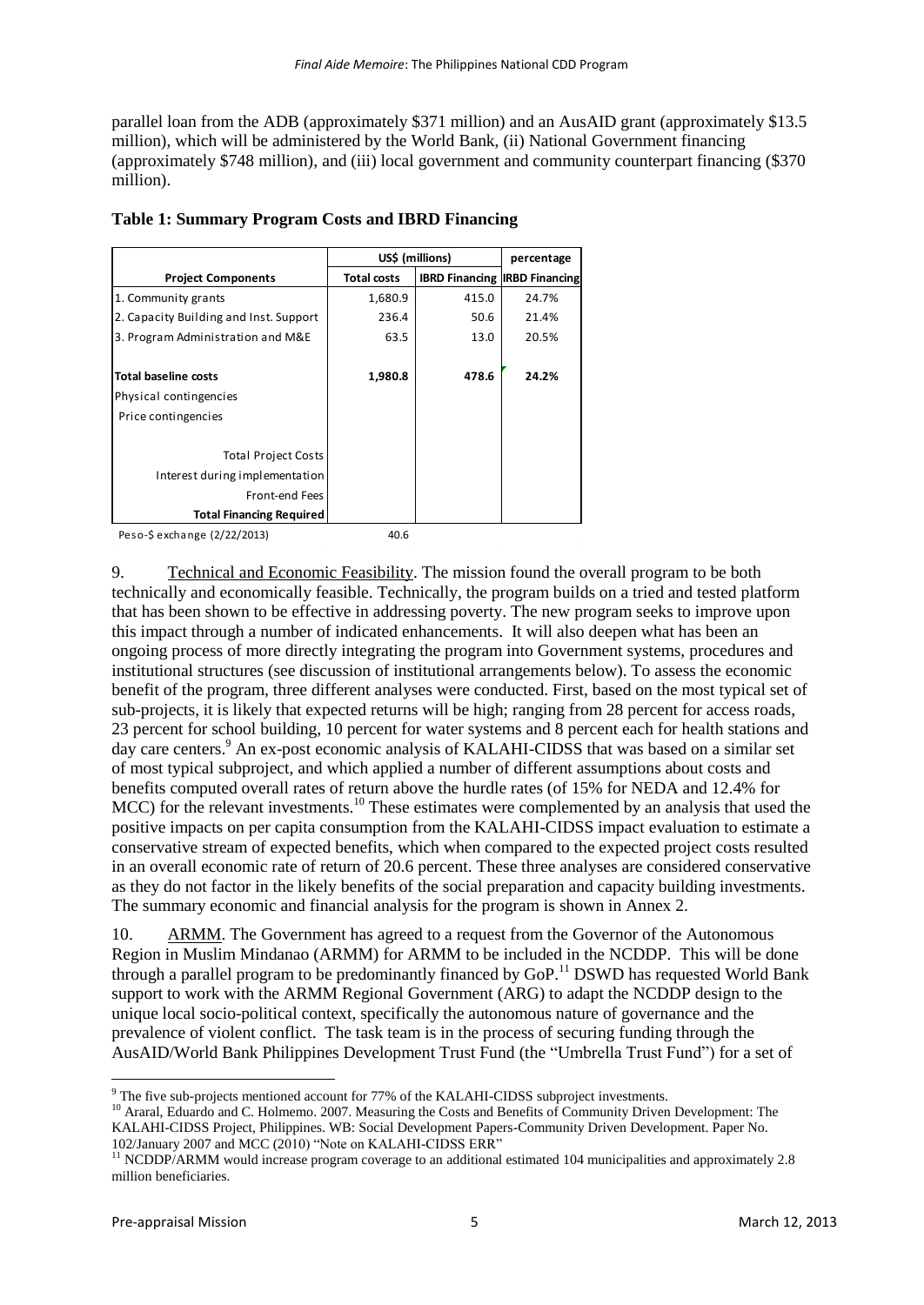analytical activities and consultations in partnership with ARMM to prepare the program document. During the course of the mission, preliminary meetings were held with DSWD, AusAID, OPAPP and ADB to begin organizing the preparatory activities and discuss how best to engage ARMM. The ARG would lead the process, with technical assistance from DSWD National, OPAPP, the World Bank and ADB. In view of the Framework Agreement on the Bangsamoro and the expected political transition from ARMM to the Bangsamoro in 2015, it will also be necessary to reach out to the Moro Islamic Liberation Front in the process. A draft program document would be finalized before the end of September so that the RGA could present the same for funding to the Investment Coordination Committee of NEDA.

11. External Harmonization. The NCDDP will include a number of activities that would support better integration and harmonization of the national CDD program with other relevant Government initiatives. This includes closer engagement with DILG around support for MLGUs (including the adoption of the Seal of Good Housekeeping as an eligibility requirement for NCDDP financing after the first cycle), linkages with the Local Development Planning (LDP) process, and integration of the KALAHI/CEAC participatory processes with the Bottom-up-Budgeting (BUB) initiative. Funds have been set aside within the project to assist with training of MLGUs by DILG and to facilitate the BUB process in all NCDDP municipalities. The mission urges DSWD and DILG to pursue management level discussions to clarify and firm-up the partnership arrangements between the two departments on these key issues so that roles and responsibilities are clearly defined and relevant resources allocated. The Bank is supporting on-going consultancies to integrate the CEAC and LDP processes, and to see how best to link with and deepen the participatory elements of the 2015 BUB planning process scheduled to begin in July 2013.<sup>12</sup> Annex 3 contains a more complete discussion of the NCDDP/BUB linkages. The project preparation process is supporting additional discussions and analysis that will further flesh-out the details of these linkages, which will be confirmed as part of final operational procedures to be agreed upon prior to loan effectiveness. The mission recommends that the Joint Memorandum Circular for BUB 2015 planning draw upon these on-going pieces of analysis to inform the upcoming process. Furthermore, the mission noted the following issues that require additional follow-up or clarification:

- a. Application of the SGH as an eligibility criteria for  $2<sup>nd</sup>$  cycle block grants and beyond;
- b. Role and resourcing of DILG in training MLGUs under NCDDP;
- c. Role of DSWD in supporting BUB planning in municipalities where KALAHI-CIDSS is not currently operating and where NCDDP will not cover;
- d. Co-financing arrangements between BUB and NCDDP and impacts of local counterpart contribution requirements and differences (for which the mission agreed on TORs and tasking current financial management consultants); and
- e. Possible pilot testing of the "CDD-izing" of certain community based sectoral initiatives (e.g., DepED School-based Management Program, DOH Community-based Health and Nutrition program) to help enhance their effectiveness.

12. Internal Coordination and Collaboration. Consistent with the Government's own efforts at converging key poverty reduction programs, the NCDDP task team will also seek closer linkages with those key national programs that the Bank is also supporting. This specifically includes the conditional cash transfer/4P's program that is implemented by DSWD and supported by the Bank's HD/Social Protection team, the Philippines Rural Development Project (PRDP), implemented by DA and supported by the SD/Rural team, and the Local Government support activities that both the SD/Urban group and PREM are supporting. In terms of 4P's the relevant teams will seek opportunities to increase cross-program synergies by sharing national household targeting survey data, cross-training of municipal level staff to reduce effects of program silos on work programs, and seeking to merge grievance redress systems. In terms of the PRDP, the task teams have agreed to

<sup>1</sup>  $12$  The Bank is supporting three on-going consultancies the results of which would be used to inform the preparation of the Joint Memo Circular for the 2015 BUB planning exercise.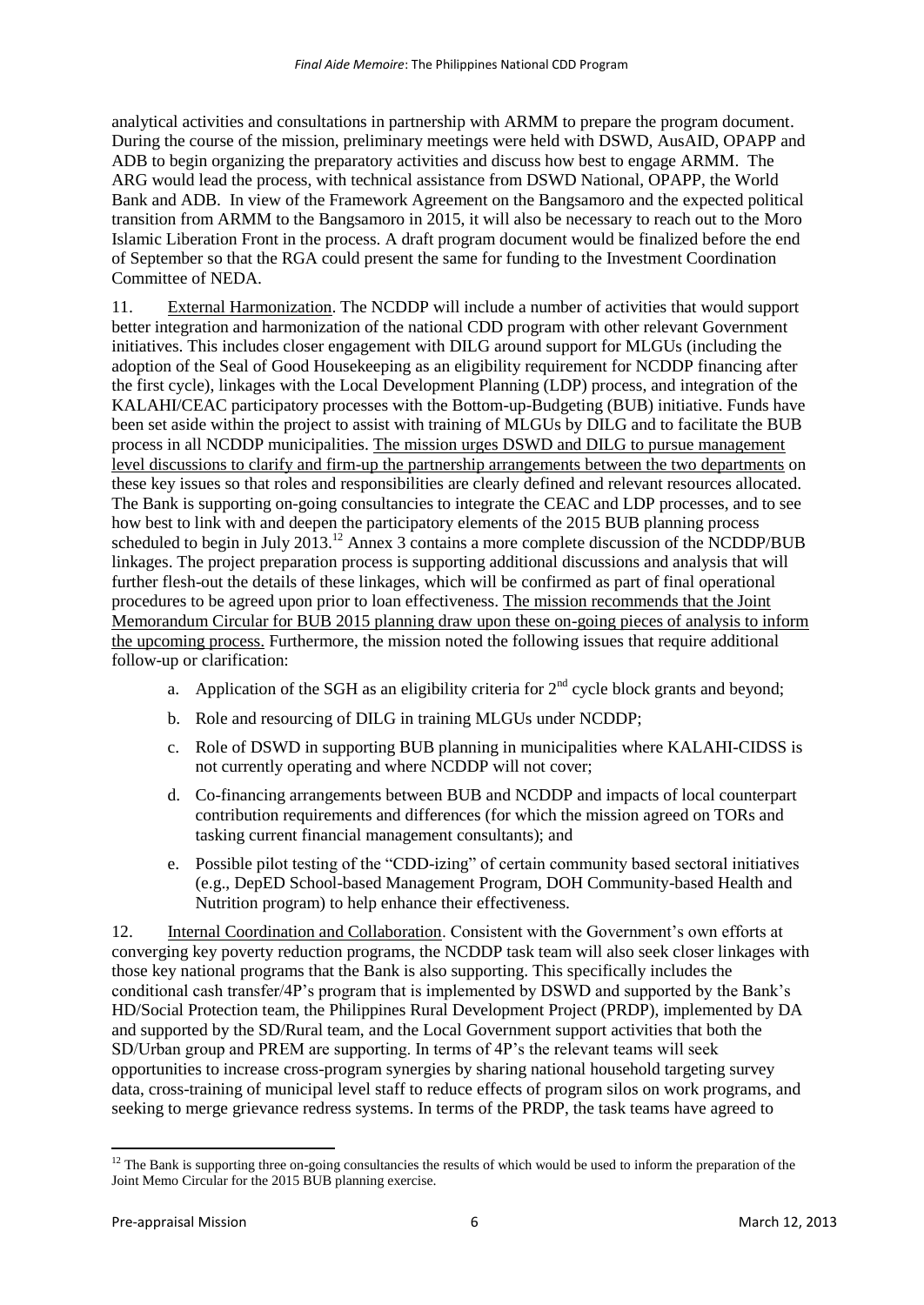share geo-tagging data on subproject investments to help promote complementarity and avoid overlap. The efforts to streamline the CEAC/BUB and LDP processes should also enhance these efforts at sectoral coordination at municipal level. Finally, as noted above, the team is closely coordinating with the Urban and PREM teams on analytical and advisory services and support regarding the BUB process, which has been requested by the Department of Budget Management and the National Anti-Poverty Commission.

# **Pre-appraisal of Implementation Arrangements**

13. Program Oversight and Strategic Management. NCDDP will build and improve on the existing oversight structures of KALAHI-CIDSS. Overall, and in terms of the Government's poverty reduction reform agenda, the NCDDP will be monitored by the Human Development and Poverty Reduction Cabinet Cluster, through the regular reporting of the Secretary of DSWD. At the program policy level, the National Steering Committee, chaired by the Secretary of DSWD and consisting of Undersecretaries or Assistant Secretaries of NEDA, DBM, DOF, NAPC, DILG, DepED, DOH, OPAPP; and representatives of NCIP; the leagues of provinces, municipalities and barangays; civil society organizations and the development partners, would remain directly responsible for overseeing the NCDDP and ensuring appropriate cross-departmental/institutional coordination. Within DSWD, a National Program Management Team would ensure that the program is aligned with the Department's overall mandate and reform agenda, and would seek convergence with DSWD's other flagship poverty reduction programs including  $4P$ 's and the Sustainable Livelihoods Program (SEA-K).<sup>13</sup> A similar (Regional Project Management Team) structure will be established at regional level to oversee operations, which, in addition to DSWD director level and program staff, would include municipal mayors as members.

14. Program Management. Building on the existing structures for the management of KALAHI-CIDSS, DSWD will continue to be the lead implementing agency for the NCDDP, and will continue to work through a national-regional-municipal level structure for program management and implementation. Both organic DSWD staff and specialized program staff (consultants) will be engaged in the overall management of the program. Similar to oversight arrangements, program management structures and processes will be enhanced under NCDDP (see Annex 4 for the proposed organizational chart for NCDDP). The key enhancements are:

- a. A restructured National Program Management Office (NPMO) with two separate divisions for field operations and technical support; both divisions falling under a deputy director for national program management. Furthermore, the Undersecretary for General Administrative Services Support Group of DSWD will be designated as the deputy National Program Director for Finance, helping ensure close links between the program's and the department's financing requirements and reporting to Government. The field operations division will have exclusive responsibility for monitoring and coordinating the work of the field offices, while the technical support division would provide technical assistance and quality assurance support for all major areas of program implementation such as training, community procurement and financial management, social preparation, monitoring and evaluation, etc. In addition, the NPMO will have enhanced human resources, financial management, communications and program planning functions attached to the program manager's office.
- b. Regional field offices would be constituted (within existing DSWD regional offices) in all regions of the country, except the National Capital Region, to oversee the program. In addition, sub-regional offices will be established (at provincial level) where, on average, the number of participating municipalities exceeds 10 per province/sub-regional area.

**.** 

 $13$  The NPMT would be chaired by the Secretary (as National Program Director) and would consist of the two Deputy national program directors (technical and for finance), the Undersecretaries for Policy and Program Group and Institutional Development Group, the National Program Manager, the National Program Manager for 4P's, the Director of the Poverty Reduction Programs Bureau, the program manager for the NHTS-PR, and all heads of offices and bureaus.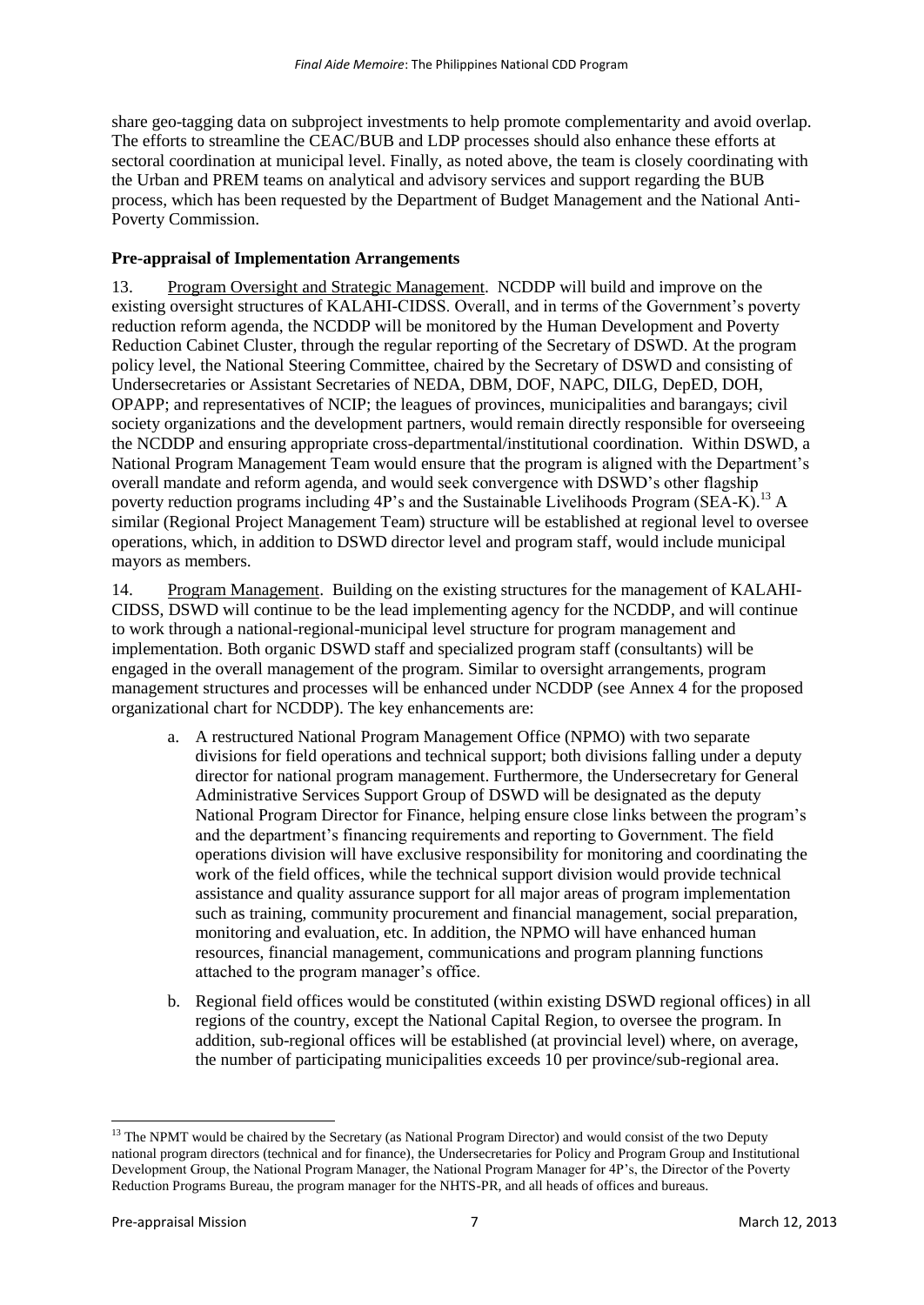Staffing of sub-regional offices would range from 5 to 8 technical staff, with regional offices given flexibility to adjust staffing to specific local needs.

- c. A provincial LGU initiative is being piloted (with support from ADB) that may help to further expand the role of these sub-regional/provincial offices in terms of technical and quality assurance support, monitoring, sectoral coordination and resource mobilization.
- d. The responsibility for approval of sub-project block grants and disbursement of funding for sub-projects will be devolved to regional offices.
- e. Ratios of municipal-level staff have been improved to, on average, 1 facilitator to 4 barangays (vs. 5), and 1 deputy area coordinator and 1 municipal financial analyst to 25 barangays (vs. 35).

The mission agreed with DSWD that these proposed changes/enhancements will require further discussion/validation with the Field Office directors and KALAHI operational staff to ensure a workable and timely roll-out. For this purpose, a follow-up workshop is scheduled for the week of March  $4<sup>th</sup>$ .

15. Program Operational Arrangements and Implementation Plans. The NCDDP will build on the existing procedures for sub-project identification, review, approval and implementation; procurement of goods and services; and financial management. The proposed fund flow arrangements that reflect parallel financing arrangements with ADB are shown in the figure in annex 5. Importantly, responsibility for approval and disbursement of sub-project funding will be devolved to field offices (up to a proposed Php. 2 million (~\$50,000 threshold)) thereby addressing one of the concerns regarding fund-flow delays under KALAHI. An updated Operations Manual (and relevant submanuals for the CEAC, community procurement, community financial management, grievance system, M&E and ESMF) will be prepared as a condition of effectiveness. It was further agreed that staffing, training, procurement and implementation plans for the first 18 months of program execution (July 2013-December 2014) will be shared with the Bank for review and comment by March  $15<sup>th</sup>$ .

16. Retroactive financing. The mission also agreed that, in order to facilitate DSWD's advancing of work under the program prior to the estimated time of loan effectiveness (October 2013 for both multi-lateral banks), retroactive financing would be allowed for from January 1, 2013, for all eligible program expenditures that are procured in accordance with agreed upon procedures and relevant guidelines. DSWD currently estimates that approximately \$4.4 million would be required for work between January and September 2013. These costs would be split proportionally between the World Bank and the ADB roughly along the 57:43 ratio of the respective financing of NCDDP.

17. Operational Enhancements. The mission reached agreement with DSWD on a number of operational enhancements that had been identified and analyzed during the preparation process. Specifically, these are adjustments to the CEAC process to (i) simplify and streamline the CEAC and to increase training and support to facilitators and volunteers to manage CEAC implementation, (ii) incorporate adjustments to the process to better respond to needs of communities in conflict-affected areas, disaster prone areas and where NCDDP will operate with indigenous communities, and (iii) improve performance in gender mainstreaming (particularly in areas where there are significant barriers to female participation). Annex 6 contains additional details of agreements reached on these enhancements.

18. The Bank is currently supporting a series of consultancy activities that will result in further guidelines, "how-to" notes and training materials to be used to support these enhancements. DSWD is currently updating NCDDP training plans to factor in the additional related training (for conflict and disaster affected areas, IPs and gender). It was also agreed that regions would be allowed flexibility within their overall staffing plan and budgets to (i) hire sub-regional staff with specific skills related to local needs (e.g., members of IP communities or individuals familiar with conflict conditions, etc., as community process officers), and (ii) vary the normal ratio of given staff based on needs (for instance, reduce the numbers of barangays per facilitator for harder to reach or engage IP or conflict-affected communities). Lastly, with regards to gender, DSWD has also agreed to collect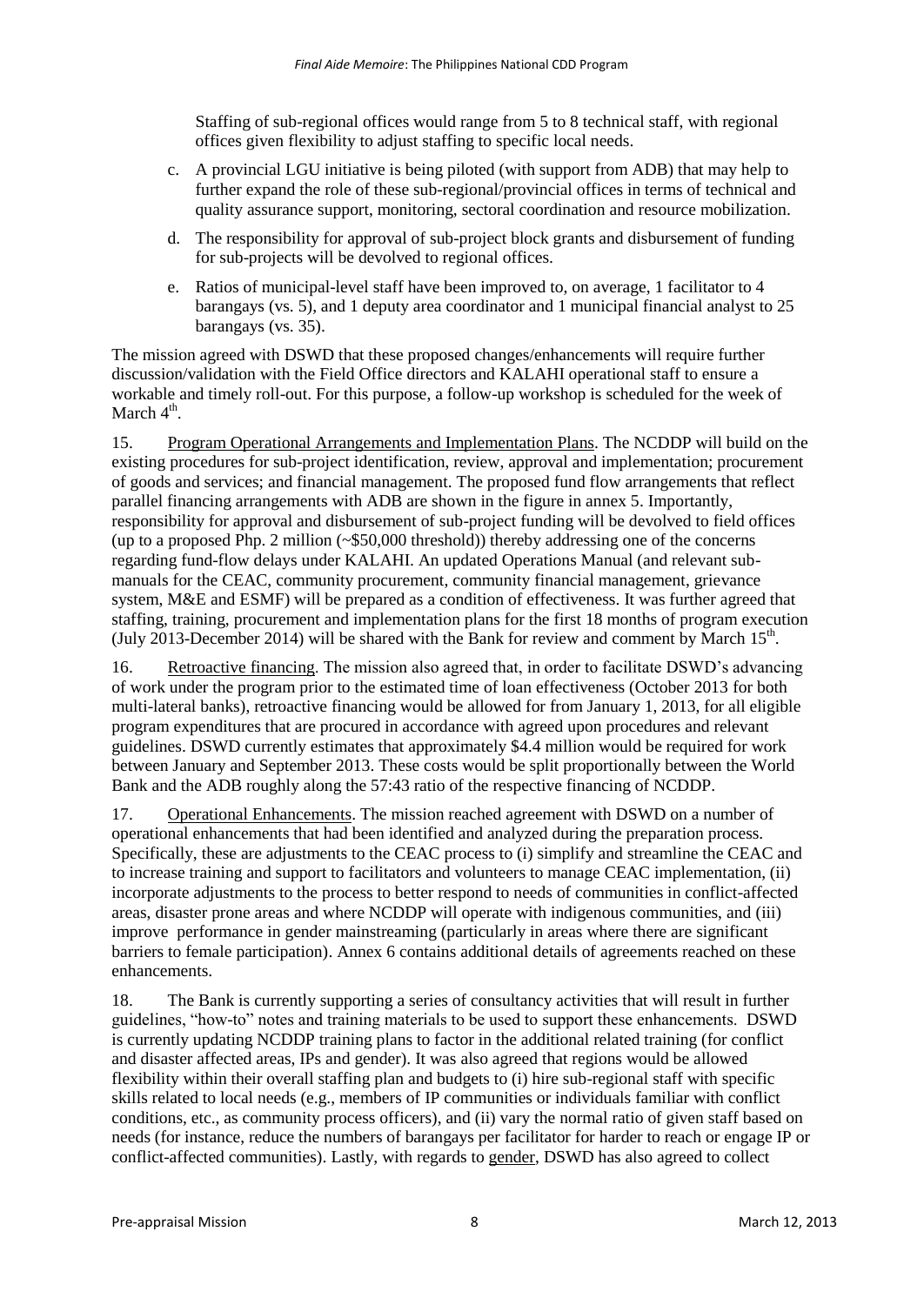gender disaggregated data on barangay assembly participation and set as a target 30 percent female participation in the paid labor component of sub-project implementation.

19. Disaster Risk Management (DRM) contingency mechanism. Given the highly disaster prone nature of many of the areas in which NCDDP will operate, the program would include a DRM contingency mechanism that would allow municipalities to access NCDDP block grant funds on hand to respond to immediate post-disaster needs through a simplified and expedited process. The mission agreed with DSWD on the formal requirement to "trigger" the use of the contingency mechanism (local or national declaration of a state of emergency). A consultant would be engaged to identify/confirm possible exceptions or additions to the current KALAHI list of eligible sub-projects and to propose adjustments or exceptions to procurement and other relevant implementation procedures that would optimize the application of the contingency mechanism. The consultant would also seek clarification on the conditions under which LGUs might be able to use their allocation from the Local Disaster Risk Reduction and Management Fund (LDRRMF) to replenish NCDDP resources used under the contingency component. It was agreed that DSWD would confirm to the World Bank team by the end of March 2013: (i) the specific nature of the "trigger", (ii) the activities that will be included in the positive list (e.g., rehabilitation of public infrastructure but also that of private property - housing reconstruction and field clearing), (iii) if and under what conditions future municipal block grant allocations may be advanced in response to disaster needs, and (iv) if and when might the LDRRMF be used to replenish a municipal block grant allocation. Annex 6 contains a summary of how the DRM contingency mechanism will work and the operational issues that require further clarification.

20. Conflict "window". In light of the operational challenges of functioning in conflict-affected areas across the country, DSWD has also agreed to the incorporation of a special set of guidelines to operate in areas subject to violent conflict. The mission agreed on special guidelines for targeting and criteria setting to take into account conflict; additional training for facilitators operating in conflict areas; enhanced social preparation, including additional tools on conflict analysis; and the inclusion of indicators to measure outcomes of the project in conflict areas. DSWD would need to clarify the following issues (through an operations manual or how-to note) as a condition of disbursement for sub-projects financed under the conflict window: (i) whether to ear-mark a set percentage of the block grant for activities targeted directly at reducing conflict; and (ii) whether in PAMANA areas to maintain a "top up" fund for all barangays in identified conflict areas or to consolidate NCDDP and PAMANA block grant funds into "one fund". Finally, there is a need to define which areas would be seen as conflict affected and thus eligible to utilize the special conflict procedures.

21. Monitoring, Evaluation and Management Information System (MIS). The M&E system and MIS for the NCDDP will build upon the existing systems under KALAHI-CIDSS, including recent enhancements made in part with the support of MCC. However, given the sizable increase in municipal coverage, there is a need to further streamline the systems and strengthen capacities to deal with the sizeable scale-up. Specifically, the mission agreed with DSWD to carry out a further review of the quantity and quality of data to be collected and inputted, the information technology structure of the databases, and how the data are analyzed and results are disseminated. Preliminary TORs for this review were shared with DSWD (see Annex 7), and it was further agreed that a consultant working with the ADB preparation team would assist to initiate this work. DSWD will also hire a consultant through the NCDDP preparation grant funds to support this process. In addition, it was agreed that staffing levels at regional and sub-regional levels will be increased to handle the increased level of information flows due to the program scale-up. Finally, the mission recommended the pilot testing of a module allowing data to be collected either through text messages or dedicated smartphone applications.

22. Results Monitoring. Several studies will be undertaken during the course of the program to analyze and evaluate performance. While a full-scale impact evaluation of NCDDP will not be carried out given available evidence on KALAHI-CIDSS and the difficulties in finding a good control group, the program presents a rich opportunity to test CDD delivery approaches and linkages with national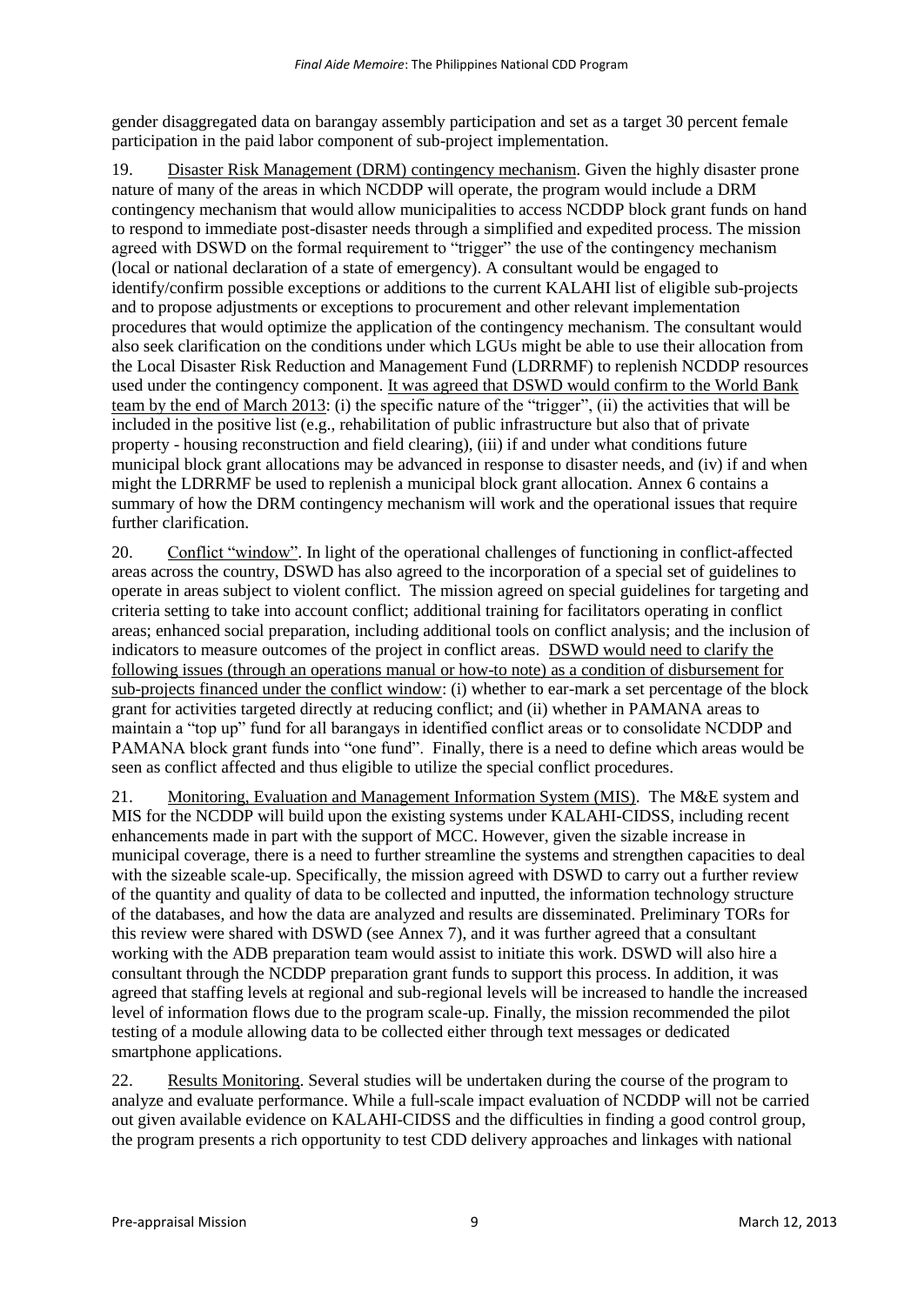initiatives such as 4P's, the *Makamasang Tugon* initiative and the BUB.<sup>14</sup> Two specific studies will be managed by DSWD: an economic analysis of actual investments and a technical and maintenance review of different infrastructure. Additional areas of study that would be managed under the implementation support fund (see below) would include: a household survey to determine the effects of the program on the intended outcomes, a process evaluation of the CEAC with specific interest on procedural variations in different contexts (conflict, disasters, indigenous populations, etc.) or between new, mature and graduated municipalities (which would provide valuable information on the sustainability of program efforts), or an analysis of fiduciary and other obstacles to integrating with public administration and financial management requirements.

23. Environmental and Social Safeguards. The mission reviewed with DSWD and ADB a draft Environmental and Social Management Framework (ESMF) document, which will serve to respond to the following safeguard policies that have been triggered under the NCDDP: OP 4.01 Environmental Safeguards, OP 4.09 Pest Management, OP 4.10 Indigenous Peoples, and 4.12 Involuntary Resettlement. The draft ESMF was found to be generally responsive to the safeguard requirements of both the World Bank and the ADB, and the NPMO agreed to update and re-submit the document by March  $15<sup>th</sup>$ , based on comments received. It was agreed with the ADB that the ESMF will be the common safeguards instrument for use under the project. The revised document would be disclosed by both development banks and DSWD thereafter. The National Commission on Indigenous Peoples (NCIP) has provided in principle endorsement of the program proposal and the draft ESMF. DSWD will share with the Bank evidence of their consultations with NCIP and NCIP's concurrence with the proposed approaches for IP communities. DSWD expects formal NCIP endorsement by April 20<sup>th</sup>. The MCC has also assisted the DSWD draft four Thematic Environmental Management System manuals. These manuals will be used to complement the ESMF and provide added technical and environmental best practice examples. It was also confirmed during the mission that the PMO has retained staff who will be responsible for safeguards implementation.

24. Partnership Arrangements. The mission was able to achieve reasonable success in harmonizing implementation and supervision requirements between the World Bank and the ADB. Most importantly, the current KALAHI-CIDSS operational procedures for the identification, approval and financing of sub-projects/grants have been accepted by ADB, which will allow the Bank and the ADB to equally finance any sub-project that is identified through the process described in the Operations Manual. In addition, it was agreed that formal semi-annual implementation support missions would be conducted jointly, the same format would be used for periodic progress and financial reporting and a common technical assistance framework would be applied.<sup>15</sup> However, due to differences in the way that ADB treats recruitment of project staff and training providers, these categories of expenditure fall under different procurement procedures. In addition, ADB cannot finance incidental operating costs. Therefore, DSWD proposes to allocate a specific (but overlapping) set of expenditure categories and estimated levels of investment to each of the two lead development partners (see Annex 8 for details). The NCDDP regional and financial directors of the field office would ensure the appropriate division of expenditures between the two development banks and the application of relevant procurement procedures. Two bank-specific peso accounts will be maintained by each regional field office for this purpose.

25. In addition to ADB, the NCDDP will also involve the engagement of other partners including AusAID, MCC and possibly the Spanish Development Corporation. On the latter two, this would involve close coordination particularly regarding possible adjustments to KALAHI systems that may affect the on-going operations under both bilateral programs. In addition, coordination of technical support, supervisory activities and training events will be required for which the Technical Support Unit of DSWD would help. Finally, more explicit links with AusAID will be established that reflect

**<sup>.</sup>**  $14$  Establishing a control group will be difficult given the high level of saturation of the NCDDP and the roll out of the Bottom Up Budgeting initiative.

<sup>&</sup>lt;sup>15</sup> The mission met with the DSWD Technical Assistance Unit of DSWD to discuss this joint TA framework and it was agreed that each DP working with DSWD would channel recommendations and support for TA through this common mechanism.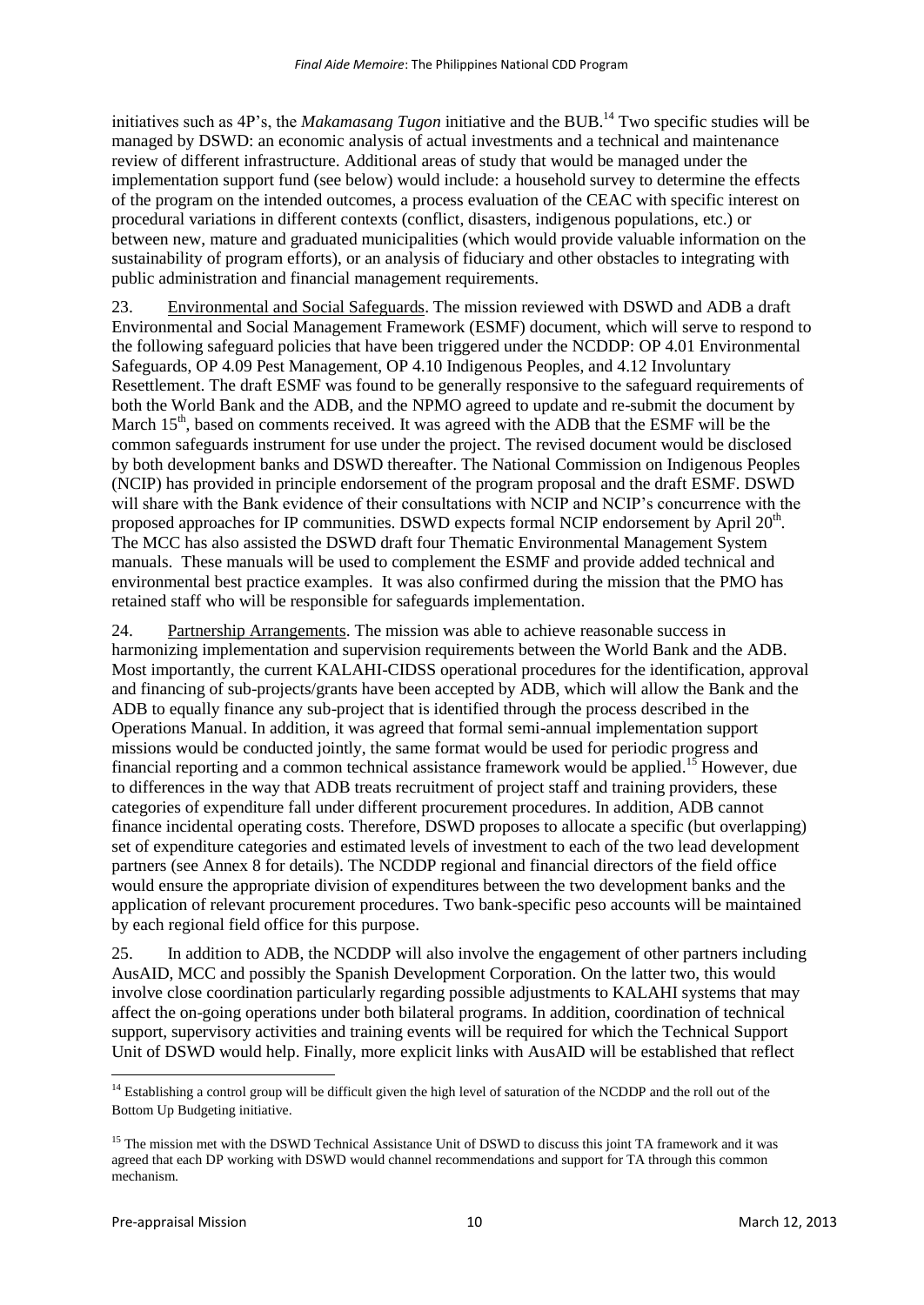an estimated \$13.5 million investment grant for NCDDP that the Bank will administer, as well AusAID's proposed financing of a programmatic set of analytical and implementation support services for NCDDP (described below).

26. Civil Society Organizations (CSOs). The role of CSOs as partners in the implementation and/or monitoring of the NCDDP remains unclear. Possible options include: helping to mobilize particularly hard to reach communities, serving as facilitators of the CEAC process, training providers in specific areas of expertise (gender, IPs, conflict), dissemination of program-specific information (e.g., regarding the grievance redress system), third-party monitoring of program implementation, etc. However, experiences with engaging CSOs under KALAHI to date have been less promising than hoped for due to limits on CSO coverage, capacity, or resources required to provide identified services. DSWD has launched a consultancy to further analyze the options and identify more specifically where and how CSO might substantively engage with the NCDDP.

27. Implementation Support Fund. The mission followed-up on previous discussions with DSWD and AusAID on the establishment of an implementation support fund (ISF) that would allow the World Bank and other partners to provide key technical assistance and analytical support for program implementation. The ISF would also allow the Bank and partners to more closely accompany DSWD in the program roll-out and to support a "process learning approach" to gain insights from project implementation in real time, make adjustments to program implementation quickly and respond to opportunities or constraints as they arise which would seek to optimize the achievement of the program's objectives. For instance, as the BUB process rolls out, to assess how best NCDDP can be mutually supportive of this initiative; assessing the impact of applying the Seal of Good Housekeeping as an eligibility criterion for NCDDP funding; effectiveness of the disaster response component and special conflict procedures; or how capacity building efforts under the program can be harmonized with wider DILG efforts, etc. The ISF would help finance analysis, technical assistance, advisory and supervisory support that address specific areas of need or interest for the NCDDP. These areas of interest would be agreed upon by Government, the Bank and other development partners involved in the Program. A program of analytical and capacity building activities relating to the NCDDP and the BUB has been identified and given initial endorsement by DSWD and AusAID. A formal proposal for the ISF will be submitted to the DSWD Technical Support Facility and to the AusAID/Bank Umbrella Trust Fund for consideration. It is expected that these activities would fall under an umbrella proposal for programmatic advisory and analytical activities supporting Local Governance and Accountability.

28. Technical Assistance. Given the ambitious scope and scale of the NCDDP, the mission recommended to DSWD additional technical assistance (TA) that it is felt would be required to assist the Department implement the program in a way that can fully achieve its proposed objectives. While support provided through the ISF would assist with operational level aspects of the program, these proposed TA positions would aid DSWD at a more strategic level that could help ensure better integration of the program within the larger context of the Government citizen-led poverty reduction reform agenda. These include organizational development and strategic management, human resource development and capacity building, and communications and social marketing. The mission agreed to provide TORs for these proposed positions and recommended that the Deputy National Program Director propose these positions to the Technical Assistance Facility managed by DSWD.

29. Institutional feasibility. While the ambitious scale-up of KALAHI-CIDSS to the NCDDP presents some clear and significant challenges, the proposed adaptations to the current structure and division of responsibilities within DSWD suggest that the scale-up will be feasible. The adaptations that are considered to be particularly responsive to the scale-up include: the reorganization of the NPMO and the addition of key support functions relating to human resources, communications and direct oversight of the General Administrative Support Services Group of DSWD at national level; the devolution of sub-project approval and disbursement responsibilities to field offices and the creation of an additional technical support and monitoring level at sub-regional/provincial level; and the increased number of municipal staff per barangay and flexibility to respond to specific staffing needs within regional budget envelopes.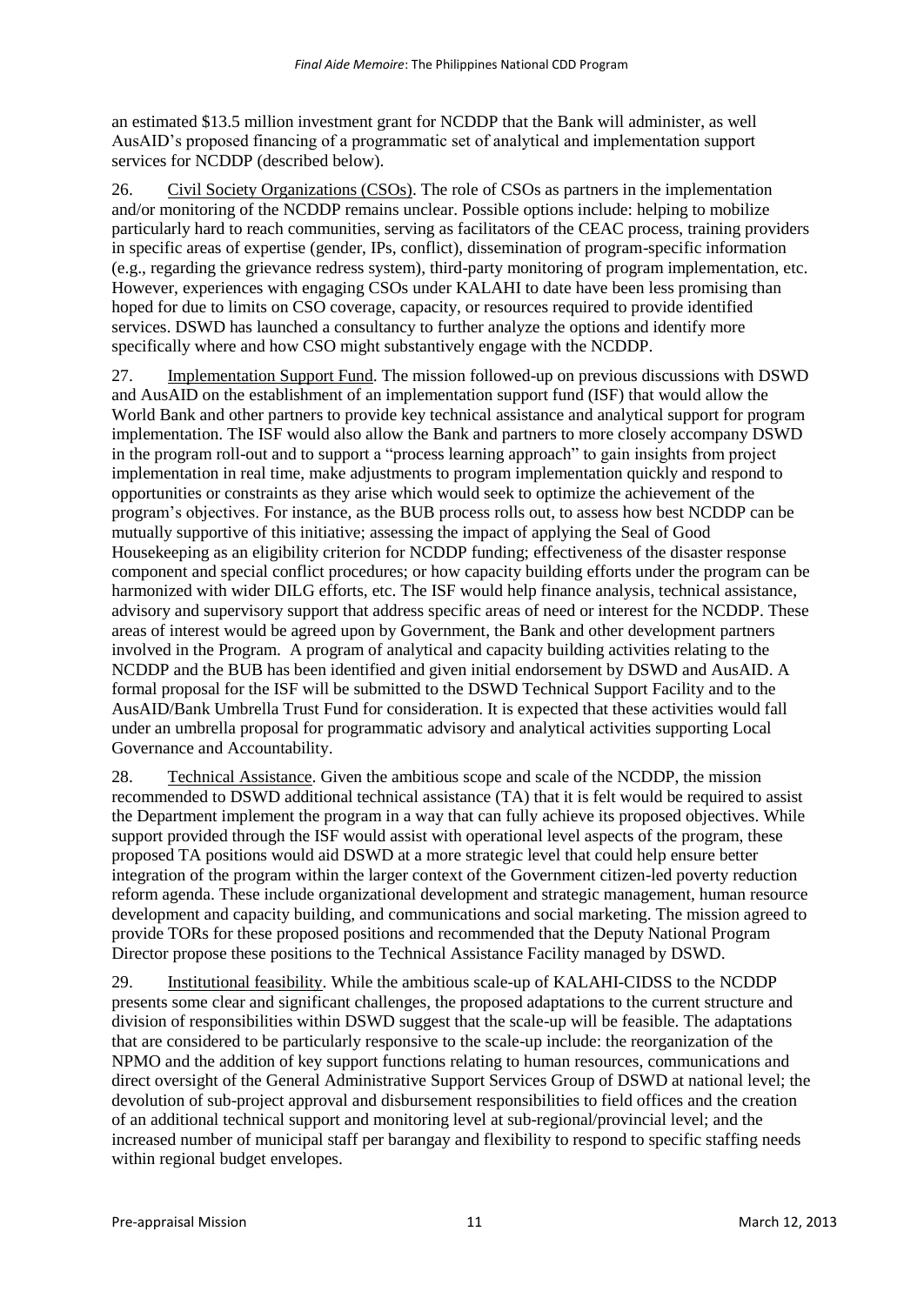30. Risks. The mission included specific meetings on Risk, which helped to inform an updated version of the Operational Risk Assessment Framework for the PAD. The major Governance and Anti-Corruption risks relate to the scope of the scale up and the proposed integration with local government systems and concomitant reduction in quality assurance and oversight from the national government. Key mitigating measures that have been agreed upon include: (i) additional technical assistance and quality assurance support at sub-regional/provincial levels, (ii) increased ratio of facilitators to barangays, (iii) use of the Seal of Good Housekeeping and additional performance measures/milestones for transfer of management to MLGU, and (iv) improvements to the grievance redress system. In addition, it is proposed that an increased percentage of subprojects (from the current 10%) be subject to annual audit and that audits are rolling and not pre-determined. This final mitigating measure still requires discussion and agreement with DSWD General Administration Support Services Group and the Commission on Audits.

# **KEY ACTIONS AGREED UPON**

31. The mission reached agreement with Government on the following priority actions to be undertaken to prepare for negotiations, Board presentation and project effectiveness.

|    | <b>Priority Actions</b>                                                                                                           | Responsibility         | By When            |  |
|----|-----------------------------------------------------------------------------------------------------------------------------------|------------------------|--------------------|--|
| 1. | Conduct regional staffing and training planning work/write-<br>shop                                                               | <b>NPMO</b>            | March 6-8          |  |
| 2. | Facilitate the preparation of 18 month procurement and<br>workplan (national and regional)                                        | $\mathbf{u}$           | <b>March 11-12</b> |  |
| 3. | Update environmental and social management framework<br>(ESMF) document                                                           | NPMO/Eng. Unit         | March 13           |  |
| 4. | Submit to WB and ADB required plans, ESMF and parallel<br>financing arrangements                                                  | Dep NPMD               | March 15           |  |
| 5. | Submit TORs for M&E/MIS reviews                                                                                                   | NCDDP Prep team        | Feb 28             |  |
| 6. | Recruit consultants and initiate M&E review                                                                                       | $\mathbf{u}$           | March 31           |  |
| 7. | Deliver first draft assessment report                                                                                             | Consultants            | May 31             |  |
| 8. | Recruit consultants for CSO consultations (SSS proposed)                                                                          | <b>NCDDP Prep team</b> | April 1            |  |
| 9. | Reach agreement on modified FM consultant TORs to<br>expand review of LCC harmonization issues                                    | WB/DSWD                | Feb 28             |  |
|    | 10. Present (i) draft FM manuals, (ii) assessment of LCC, (iii)<br>training design materials                                      | FM consultants         | March 31           |  |
|    | 11. Deliver first draft revised/streamlined CEAC procedures                                                                       | Consultant (Canlas)    | March 31           |  |
|    | 12. Recruit consultants for CEAC enhancements (IPs, Conflict,<br>DRM, gender)                                                     | <b>WB</b>              | March 15           |  |
|    | 13. Prepare relevant documentation in support of<br>enhancements (sub-manual, guidelines/how-to materials,<br>training materials) | Consultants            | <b>May 15</b>      |  |
|    | 14. Finalize proposed revisions to CEAC (incorporating relevant<br>references to enhancements)                                    | Consultant             | June 15            |  |

## **Table 2: Priority Actions Agreed Upon**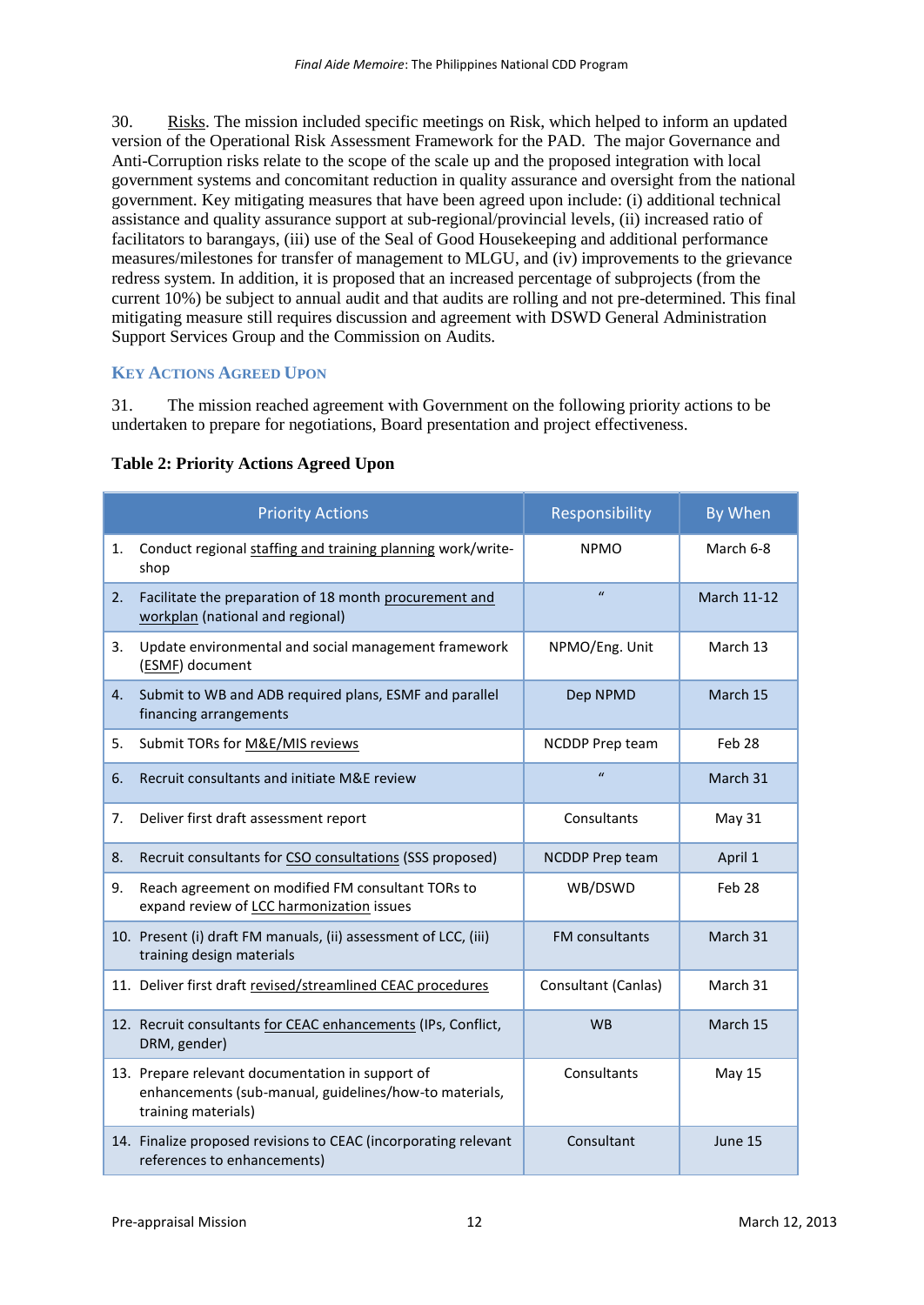| <b>Priority Actions</b>                                                                                                                                                                                                                                                    | Responsibility                                    | By When       |
|----------------------------------------------------------------------------------------------------------------------------------------------------------------------------------------------------------------------------------------------------------------------------|---------------------------------------------------|---------------|
| 15. Update all operational manuals and sub-manuals (including<br>TORs for new/adjusted staff) and submit to WB/ADB for no<br>objection                                                                                                                                     | Dep. NPMD                                         | June 30       |
| 16. Initiate planning for NCDDP/ARMM preparation                                                                                                                                                                                                                           | DSWD, OPAPP, WB,<br><b>ADB and AusAID</b>         | Feb 21        |
| 17. Recruit lead consultants (overall, institutional<br>arrangements and capacity building)                                                                                                                                                                                | WB and ADB                                        | <b>Mar 15</b> |
| 18. Strategy mission to ARMM to agree on detailed plan                                                                                                                                                                                                                     | DSWD, WB, ADB &<br>consultants                    | Mar 21        |
| 19. Preliminary NCDDP/ARMM program design document                                                                                                                                                                                                                         | Lead consultants                                  | Late July     |
| 20. Clarify the following in relation to the DRM contingency<br>component: (i) trigger, (ii) amended positive list of eligible<br>sub-projects, (iii) advancing municipal block grant cycle<br>allocations, and (iv) replenishing advanced funds from the<br><b>LDRRMF</b> | DSWD w/ consultant<br>support (Bank<br>recruited) | April 30      |
| 21. Identify options and requirements to vary annual<br>subproject audits (increased percent to be audited<br>annually and variations on timing/notification, etc.)                                                                                                        | WB & ADB FM, USEC<br>Montaño, COA                 | April 15      |

# **REVISED PROJECT PROCESSING SCHEDULE**

# **Table 3: Revised Project Processing Schedule**

|    | <b>Key Steps</b>                                                                    | <b>Timing</b>    |
|----|-------------------------------------------------------------------------------------|------------------|
| 1. | <b>NEDA Board Approval</b>                                                          | Jan 18, 2013     |
| 2. | Conclude pre-appraisal/fact-finding                                                 | Feb 22, 2013     |
| 3. | Decision meeting to accept mission findings (WB)                                    | April 2, 2013    |
| 4. | Issue Certificate of Loan Approval (BSP)                                            | end-Mar 2013     |
| 5. | Seek Authorization to Negotiate (DoF)                                               | early Apr 2013   |
| 6. | Issue Authorization to Negotiate (OoP)                                              | early May 2013   |
| 7. | Conduct negotiations/technical discussions                                          | mid-May 2013     |
| 8. | Finalize documentation and submit for approval                                      | early June 2013  |
| 9. | Board approval of Loans                                                             | <b>July 2013</b> |
|    | 10. Finalize outstanding operational elements/confirm financing<br>agreements (DoJ) | Aug-Sept 2013    |
|    | 11. Loan effectiveness                                                              | Oct 2013         |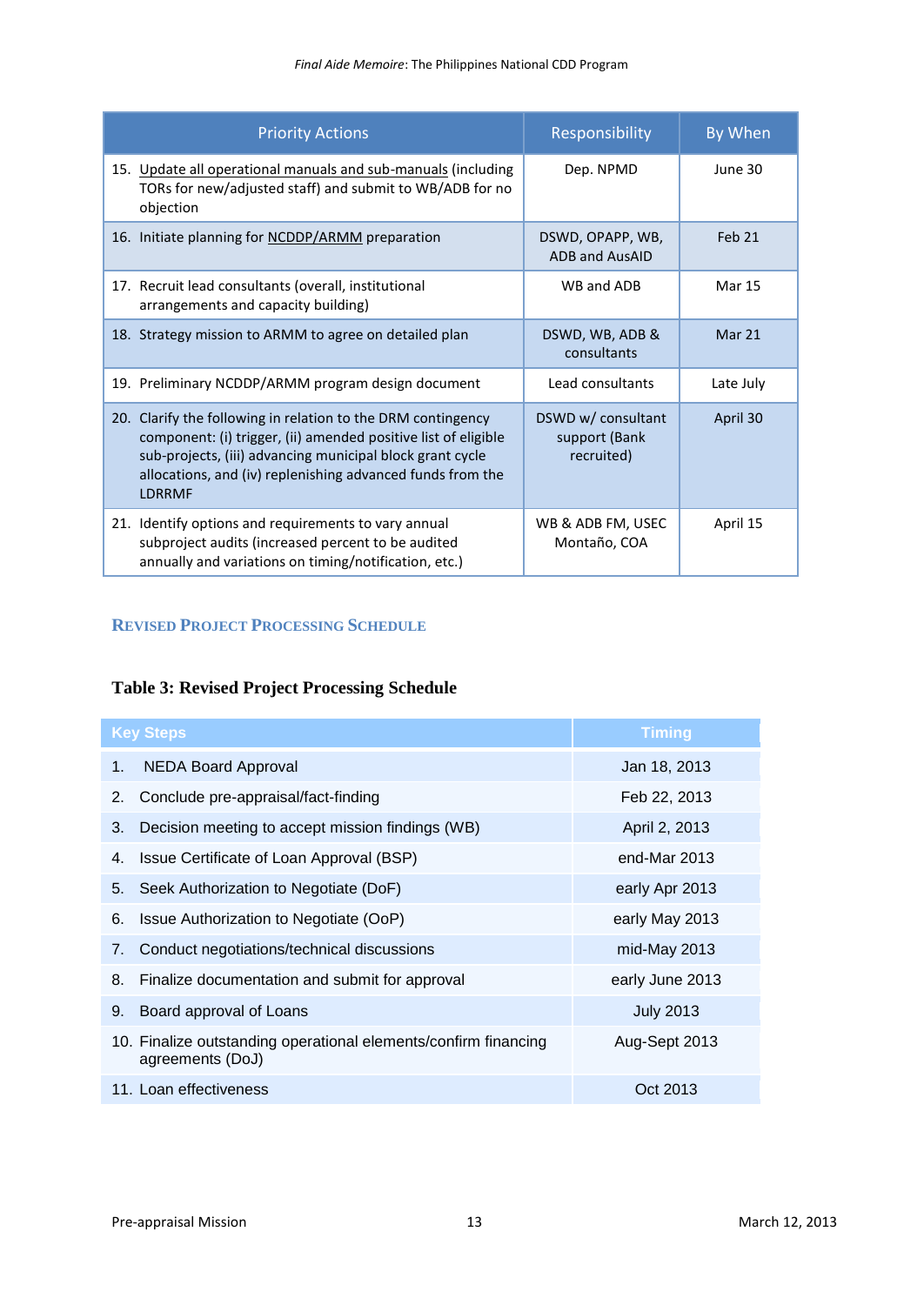## **Annexes**

- 1. Summary Program Cost Table
- 2. Summary NCDDP Economic and Financial Analysis
- 3. NCDDP-BUB Integration
- 4. Proposed NCDDP Organizational Charts
- 5. Agreed-upon Fund-flow Arrangements
- 6. Summary of Operational Enhancements
- 7. Preliminary TORs for further streamlining of M&E forms and systems
- 8. Budget note on program cost-sharing between World Bank and ADB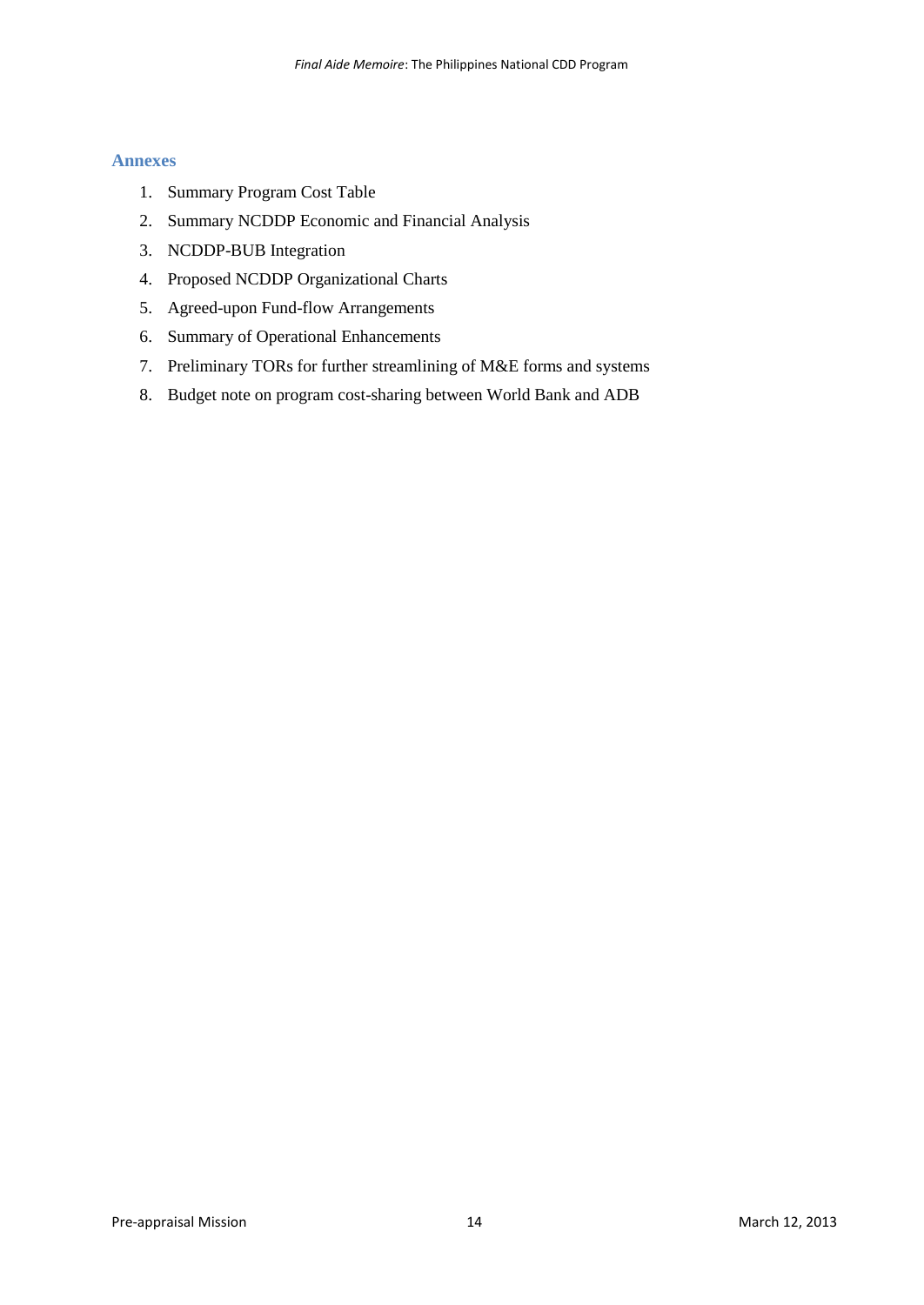# **Annex 1: Summary NCDDP Cost Table**

|                                                                                                                                                      | US\$ (millions)<br>% |             |             | US\$ (millions)* |                   |            |            |                |
|------------------------------------------------------------------------------------------------------------------------------------------------------|----------------------|-------------|-------------|------------------|-------------------|------------|------------|----------------|
| <b>Project Components</b>                                                                                                                            | Total                | <b>IBRD</b> | <b>IBRD</b> | Other ODA        | <b>GoP C-part</b> | <b>LCC</b> | <b>BUB</b> | <b>BUB-LCC</b> |
| 1. Community Grants                                                                                                                                  |                      |             |             |                  |                   |            |            |                |
| a. Investment Grants                                                                                                                                 | 1,568.2              | 395.9       | 25.2%       | 322.3            | 0.0               | 216.8      | 480.5      | 152.8          |
| b. Planning Grants                                                                                                                                   | 112.6                | 19.2        | 17.0%       | 48.3             | 45.2              | 0.0        | 0.0        | 0.0            |
| c. DRM Contingent Grants                                                                                                                             | 0.0                  | 0.0         |             | 0.0              | 0.0               | 0.0        | 0.0        | 0.0            |
| 2. Local Cap. Building & Inst. Support                                                                                                               |                      |             |             |                  |                   |            |            |                |
| a. ACT Salaries and Incidentals                                                                                                                      | 207.6                | 48.5        | 23.3%       | 0.0              | 159.2             | 0.0        | 0.0        | 0.0            |
| b. Training                                                                                                                                          | 28.8                 | 2.1         | 7.3%        | 12.3             | 14.4              | 0.0        | 0.0        | 0.0            |
| 3. Administration, M&E                                                                                                                               |                      |             |             |                  |                   |            |            |                |
| a. Project management staff                                                                                                                          | 45.5                 | 8.8         | 19.4%       | 0.0              | 36.7              | 0.0        | 0.0        | 0.0            |
| b. Training, goods and communications                                                                                                                | 5.4                  | 2.1         | 40.0%       | 1.6              | 1.6               | 0.0        | 0.0        | 0.0            |
| c. Monitoring & evaluation costs                                                                                                                     | 12.7                 | 2.1         | 16.3%       | 0.3              | 10.3              | 0.0        | 0.0        | 0.0            |
| TOTAL (US\$)                                                                                                                                         | 1,980.8              | 478.6       | 24.2%       | 384.8            | 267.4             | 216.8      | 480.5      | 152.8          |
| * Other ODA includes ADB and AusAID (WB administered); GOP c-part refers to DSWD co-financing of NCDDP; LCC refers to local counterpart contribution |                      |             |             |                  |                   |            |            |                |
| from communities, barangays and municipalities; BUB refers to Bottom-up-Budgeting funds; BUB LCC is related LCC for BUB subprojects                  |                      |             |             |                  |                   |            |            |                |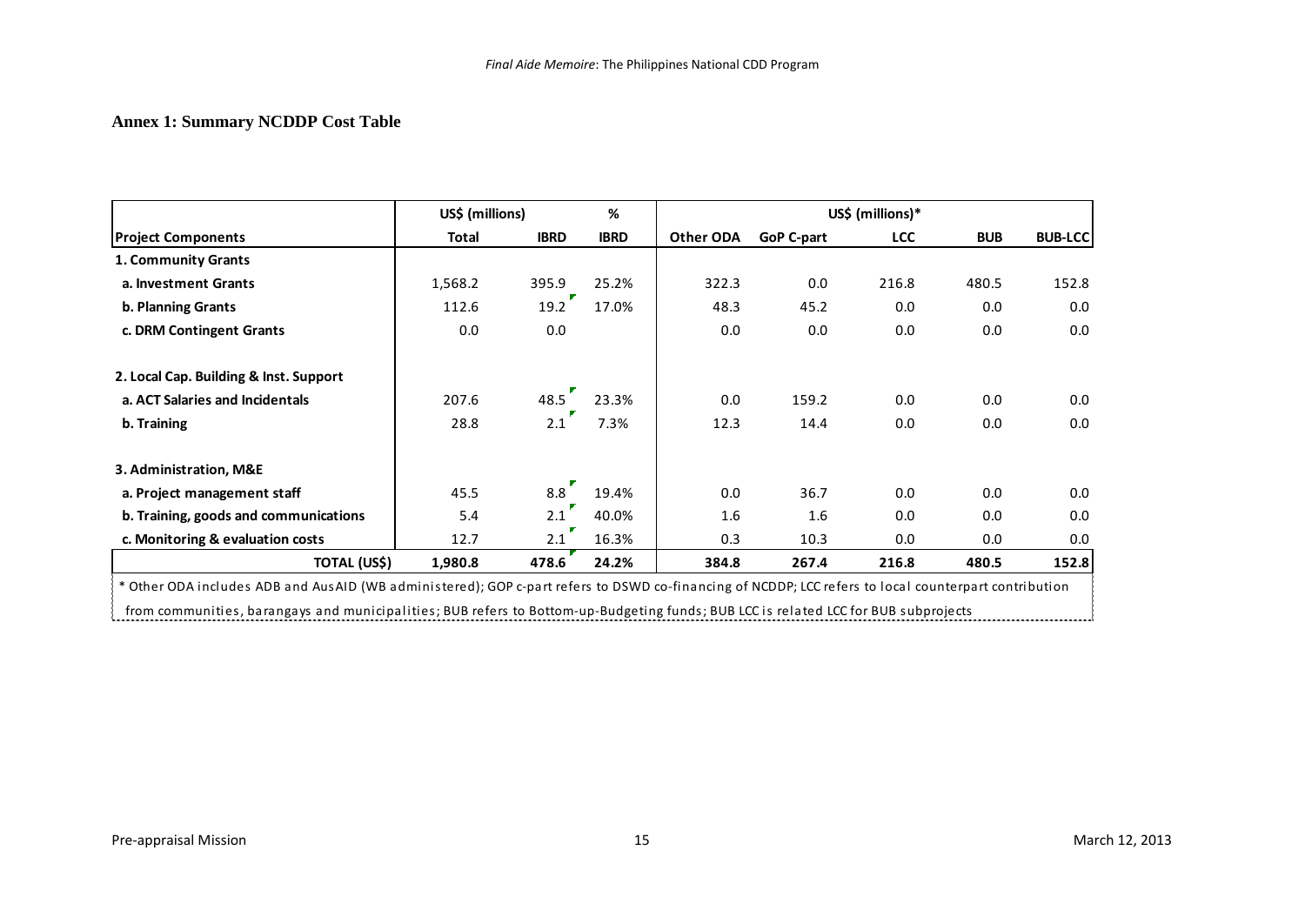# **Annex 2: Summary NCDDP Economic and Financial Analysis**

This annex summarizes available estimates of economic rates of returns for the NCDDP and KALAHI-CIDSS. First, it presents estimates obtained when using results from the KALAHI-CIDSS impact evaluation to estimate the stream of expected project benefits. Second, it reviews two ex-post economic analyses, conducted in 2006 and 2010, of KALAHI-CIDSS subprojects. Relying on different sets of assumptions, the project rates of return are conservatively estimated to be in the range of 12-20 percent*.* It is important to note that results discussed in this note are fully consistent with results from economic analysis of other CDD projects worldwide (*e.g.,* Burkina-Faso and Indonesia).

# **1. Economic Analysis using results from the impact evaluation**

A rigorous impact evaluation of the KALAHI-CIDSS was designed in 2003 to evaluate general impacts on poverty reduction, social capital, empowerment, and governance. Quantitative and qualitative data were collected in 2003, 2006 and 2010 on a broad range of indicators from a sample of KALAHI-CIDSS municipalities and of comparable municipalities that did not receive project support. The data were collected and analyzed by the Asia-Pacific Policy Center that was founded by the Dr. Balisacan, the current Director General of NEDA.

Results from the recently completed impact evaluation indicate that KC-1 led to a 12 percent increase in per capita consumption that materialized after the  $3<sup>rd</sup>$  cycle had been completed. Given that the project will be implemented in richer municipalities, it is assumed that the impact will be lower for NCDDP. For the purpose of the economics analysis, a 9-percent increase in per capita consumption is assumed. The other key assumptions are as follows:

- Total cost: PHP 81.9 billion<sup>16</sup>
- $\blacksquare$  Municipalities covered: 742<sup>17</sup>
- Population covered: 24.2 million
- **Effective life of the investments: 10 years**
- Investment start in year  $\theta$
- Benefits first occur in the  $3<sup>rd</sup>$  cycle

Overall the expected rate of return is estimated to be 20.6 percent. Results are fairly conservative, for a number of reasons. First, analysis was restricted to impacts on per capita expenditures. That is, no attempts were made to monetize other recorded project impacts. Second, results from the impact evaluation capture impacts after 3 cycles. However, most municipalities will receive 4 cycles and so one should expect larger impacts.

#### *Sensitivity analysis:*

**.** 

In addition, rates of return were computed in cases where either the total cost are higher than expected or total benefits are lower than expected. In both scenarios, the estimated rates of return are still above the hurdle rate (15 percent):

 $16$  This includes the local counterpart contributions and thus the cost of time community members spend working on the project.

 $17$  The municipalities that have already completed 4 cycles are not included in the calculations, as they will not receive grants for subprojects.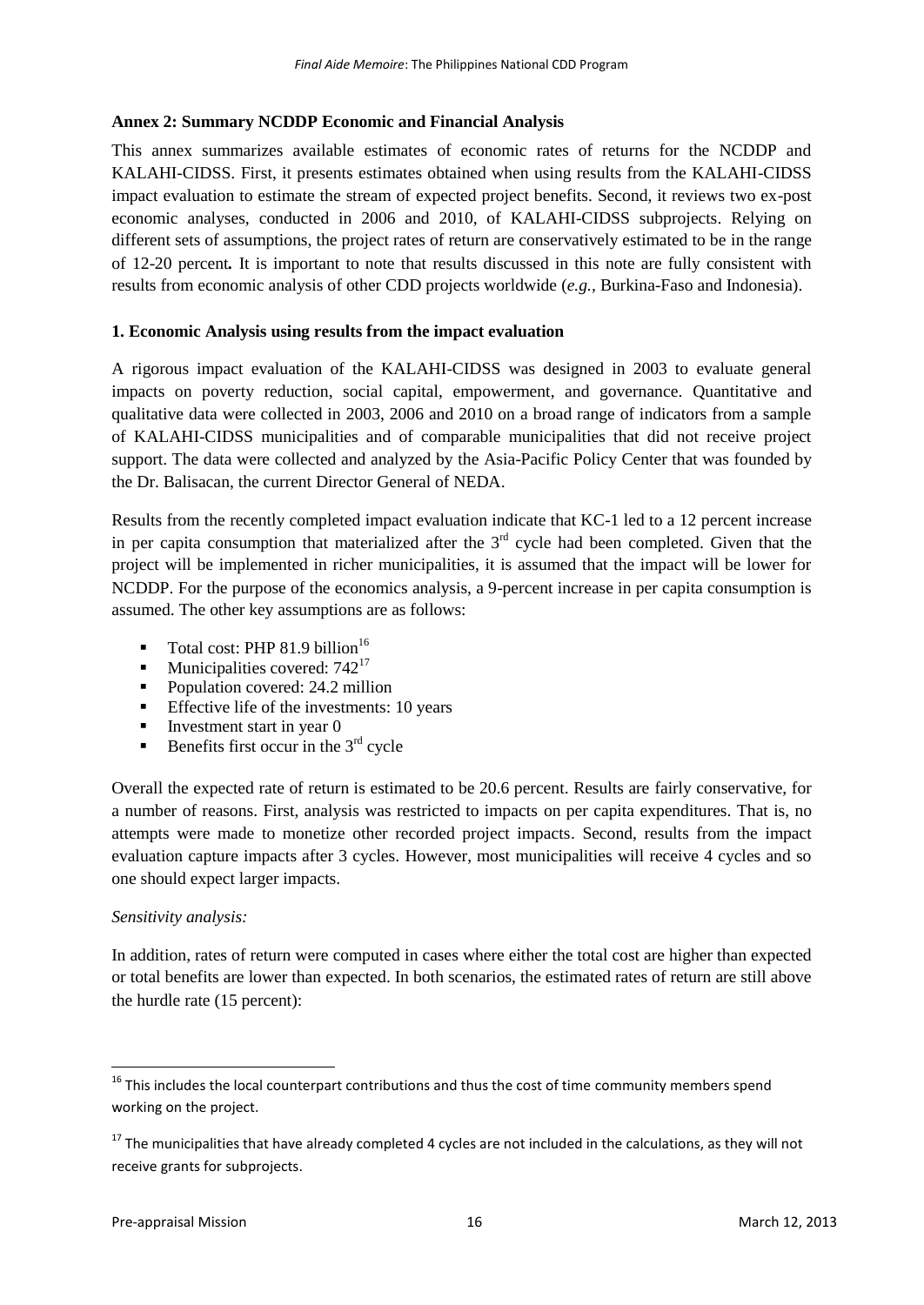If impacts were to drop by 20%, rates of return would be 15.9%, still higher than the hurdle rate.

If cost were to increase by 20%, rates of return would be 16.7%, again higher than the hurdle rate.

|                                             |                                                                                                              | Year           | Share cost | Cost           | Benefit                  | Total               |
|---------------------------------------------|--------------------------------------------------------------------------------------------------------------|----------------|------------|----------------|--------------------------|---------------------|
| Population covered                          | 24,200,000                                                                                                   |                | 24%        | 20,032,740,000 | $\overline{\phantom{a}}$ | (20, 032, 740, 000) |
| Total cost                                  | 81,900,000,000                                                                                               | 1              | 25%        | 20,188,350,000 |                          | (20, 188, 350, 000) |
|                                             |                                                                                                              | $\overline{2}$ | 24%        | 19,508,580,000 |                          | (19,508,580,000)    |
| Average p.c. incom                          | 15,000                                                                                                       | 3              | 18%        | 14,340,690,000 |                          | (14, 340, 690, 000) |
| Expected effect siz                         | 0.09                                                                                                         | 4              | 8%         | 6.371.820.000  | 21,970,795,148           | 15,598,975,148      |
|                                             |                                                                                                              | 5              | 2%         | 1,474,200,000  | 24,568,544,474           | 23,094,344,474      |
|                                             |                                                                                                              | 6              |            |                | 32,670,000,000           | 32,670,000,000      |
|                                             |                                                                                                              | 7              |            |                | 32,670,000,000           | 32,670,000,000      |
|                                             |                                                                                                              | 8              |            |                | 32,670,000,000           | 32,670,000,000      |
|                                             |                                                                                                              | 9              |            |                | 32,670,000,000           | 32,670,000,000      |
|                                             |                                                                                                              | 10             |            |                | 32,670,000,000           | 32,670,000,000      |
|                                             |                                                                                                              | 11             |            |                | 32.670.000.000           | 32,670,000,000      |
|                                             |                                                                                                              |                |            |                |                          |                     |
|                                             |                                                                                                              |                |            |                | <b>IRR</b>               | 20.6%               |
|                                             |                                                                                                              |                |            |                |                          |                     |
|                                             |                                                                                                              |                |            |                |                          |                     |
| <b>Key Assumptions</b>                      |                                                                                                              |                |            |                |                          |                     |
| Geographical coverage                       |                                                                                                              |                |            |                |                          |                     |
| Year 1                                      | 499                                                                                                          |                |            |                |                          |                     |
| Year 2                                      | 558                                                                                                          |                |            |                |                          |                     |
| Year 3                                      | 742                                                                                                          |                |            |                |                          |                     |
| Year 4                                      | 742                                                                                                          |                |            |                |                          |                     |
| Year 5                                      | 742                                                                                                          |                |            |                |                          |                     |
|                                             |                                                                                                              |                |            |                |                          |                     |
|                                             |                                                                                                              |                |            |                |                          |                     |
|                                             | Total cost and yearly breakdown of cost are from the spreadsheet "CONSOall' of the file CONSO.PMME.Feb7.xlsx |                |            |                |                          |                     |
|                                             | Geographic coverage is from the NPMO presentation during the kick-off meeting on Feb 12th 2013               |                |            |                |                          |                     |
| Population numbers are from the 2007 census |                                                                                                              |                |            |                |                          |                     |
|                                             | Average per capita income is (conservatively) taken to be the latest poverty threshold.                      |                |            |                |                          |                     |

## **2. Results from earlier economic analyses of the KALAHI-CIDSS**

An economic analysis was conducted in February 2006 to estimate the rates of return of the KALHI-CIDSS project (Araral and Holmemo, 2007). <sup>18</sup> The ex-post analysis focused on the major categories of infrastructure subprojects such as water supply, roads, school buildings, health centers and day care centers which accounted for 82% of subproject costs at the time. Data on expected benefits were collected on sample of completed subprojects.

The economic analysis concluded that based on available information and plausible assumptions used, the project was expected to generate a conservative economic internal rate of return of 20% and a net present value of PhP969-million and was therefore considered economically beneficial. Each of these subproject categories met the 15% hurdle rate set by the National Economic Development Authority. The rates of return for these subprojects ranged from 16% for day care centers to 65% for water supply projects.

The Millennium Challenge Corporation carried another economic analysis in 2010 as part of their compact preparations. Eight different subproject types, accounting for about 70 % of total investment, were modeled with slightly different assumptions than the ones used previously. The overall rate of return is above the hurdle rate used by the MCC.

**.** 

<sup>&</sup>lt;sup>18</sup> Araral, Eduardo and C. Holmemo. 2007. Measuring the Costs and Benefits of Community Driven Development: The KALAHI-CIDSS Project, Philippines. WB: Social Development Papers-Community Driven Development. Paper No. 102/January 2007.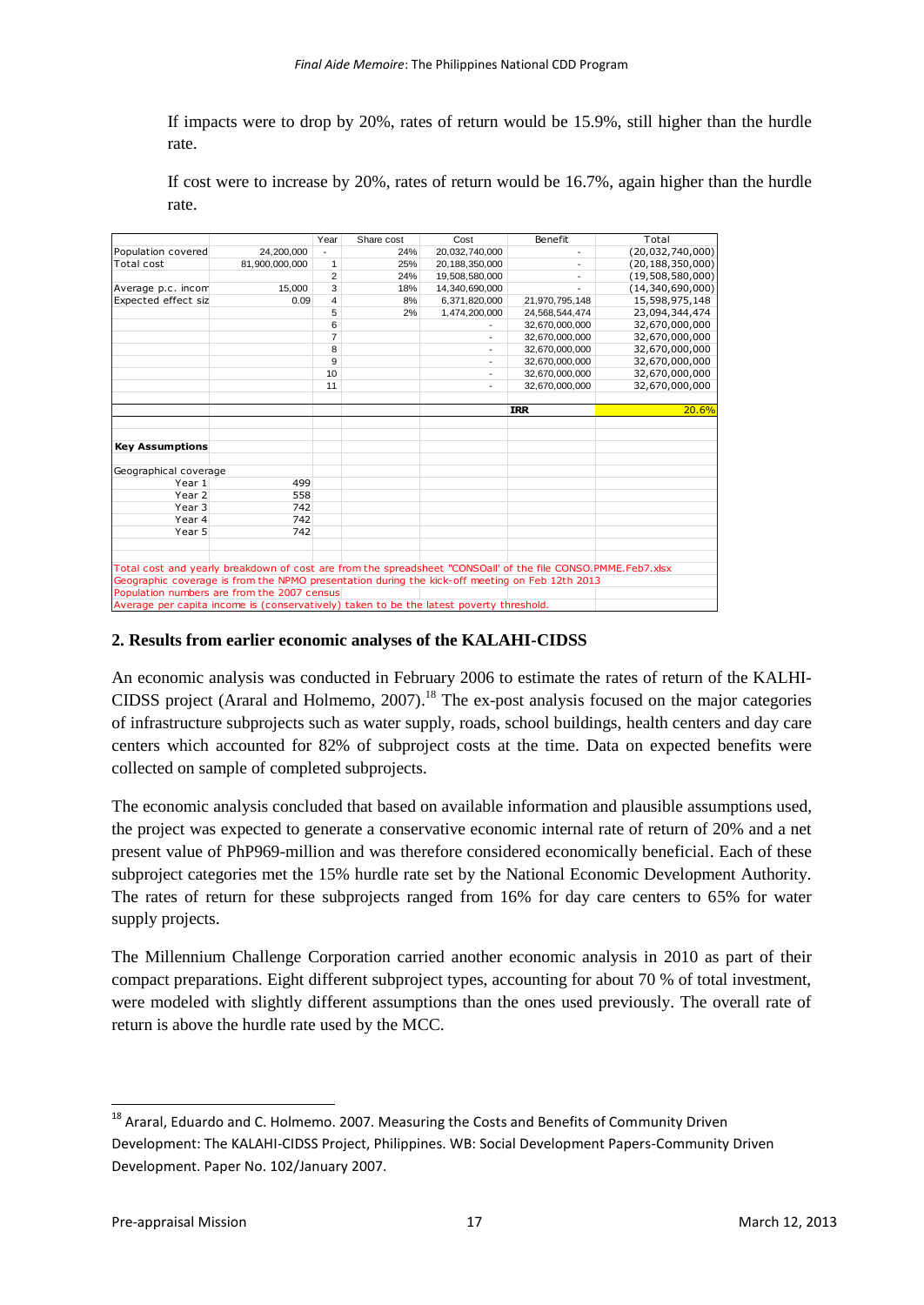# **Annex 3: Note on NCDDP-BUB Integration**

## Barangay-level Planning

- During the NCDDP Pre-Appraisal mission, the task team conducted a series of meetings with the BUB oversight agencies (DBM, NAPC, DILG, DSWD) to discuss the institutional and implementation arrangements in municipalities where both KC/NCDDP and BUB are expected to operate in. In principle, there is agreement among the BUB oversight agencies that in such municipalities a harmonized participatory process at the barangay-level will be adopted, leveraging on an enhanced CEAC Manual. As the lead implementing agency for NCDDP, DSWD will facilitate and oversee the harmonized NCDDP-BUB process for the next BUB planning cycle for the 2015 national budget.
	- o The Bank is supporting TA to develop the enhanced CEAC Manual under the NCDDP preparation.
- For cities and municipalities that will be not be covered by NCDDP, the BUB oversight agencies are pursuing enhancements to the current BUB participatory process, which was implemented at the municipal/city-level in the initial BUB planning cycles for the 2013 and 2014 national budgets, by deepening the participatory process to ensure citizen engagement at the barangaylevel. In terms of the facilitation of the BUB process at the barangay-level, there have been initial discussions for DSWD to take the lead role but the final decisions will be determined once the enhancements to the process have been finalized.
	- o For cities and municipalities not covered by NCDDP, the Bank is supporting TA to provide the BUB oversight agencies with policy recommendations for enhancing the current BUB process to deepen the participatory process to the barangay-level by building on the lessons from KC and from the on-going work to develop an enhanced CEAC Manual.
- In summary, the BUB oversight agency are cognizant of the impact of the NCDDP scale-up on the BUB and have defined their priorities and strategies for institutional and implementation arrangements in both municipalities where NCDDP and Bub are expected to operate in and in cities and municipalities that will not be covered by NCDDP.

#### Integrating Barangay-level Planning to Municipal and City Planning and Budgeting

- Recognizing that the initial BUB planning cycles for the 2013 and 2014 national budgets were not implemented in harmonization with LGU budgeting and planning processes, the BUB oversight agencies are seeking to adopt policy reforms to the JMC No. 1 of 2007 that integrate the BUB process into LGU planning and budgeting guidelines. Even as studies to strengthen barangaylevel participatory planning for both NCDDP and non-NCDDP areas are on-going, the BUB oversight agencies have set clear expectations that the enhanced processes emerging from the recommendations of these studies will be integrated into a single reformed LGU planning and budgeting process that adopts BUB goals and principles and is applied to all cities and municipalities.
	- o The Bank is supporting TA to provide the BUB oversight agencies with policy recommendations for integrating the BUB process into existing LGU planning and budgeting processes and guidelines.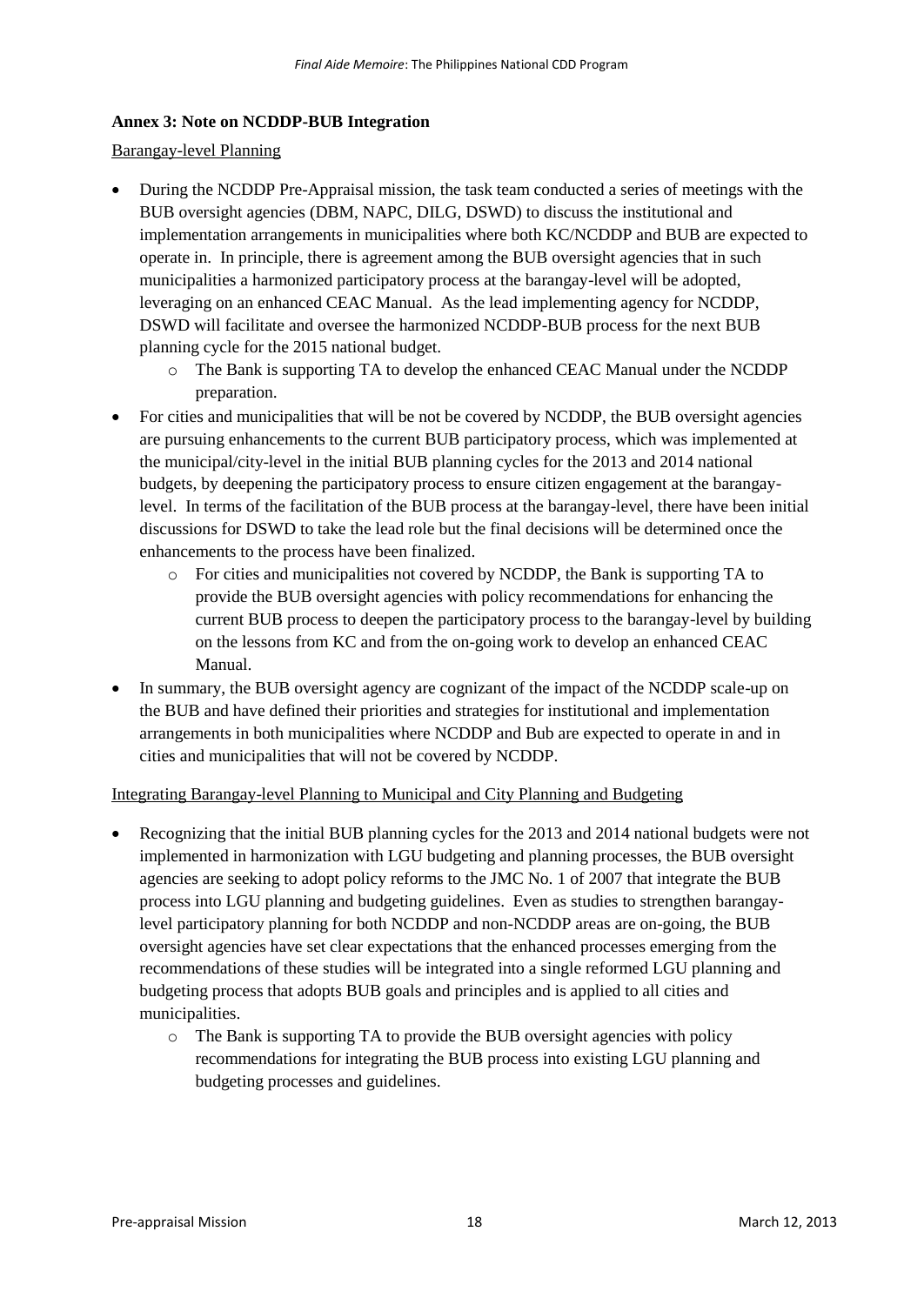## **Annex 4: Proposed NCDDP Organization Charts**



Pre-appraisal Mission March 12, 2013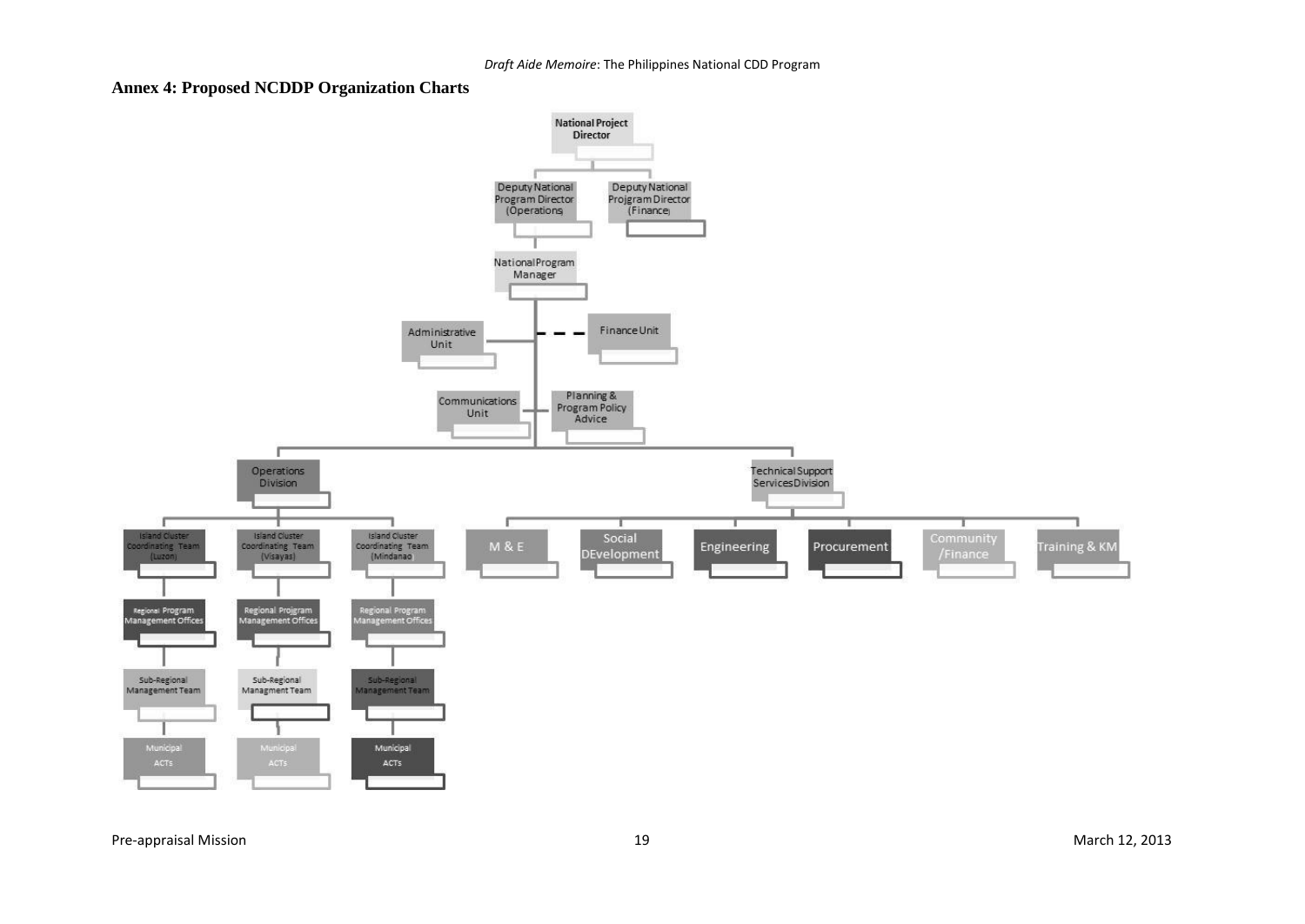**Annex 5: NCDDP Fund flow Arrangements (including different agency \$ flows)**



# **DISTINCT SUBPROJECT FINANCING**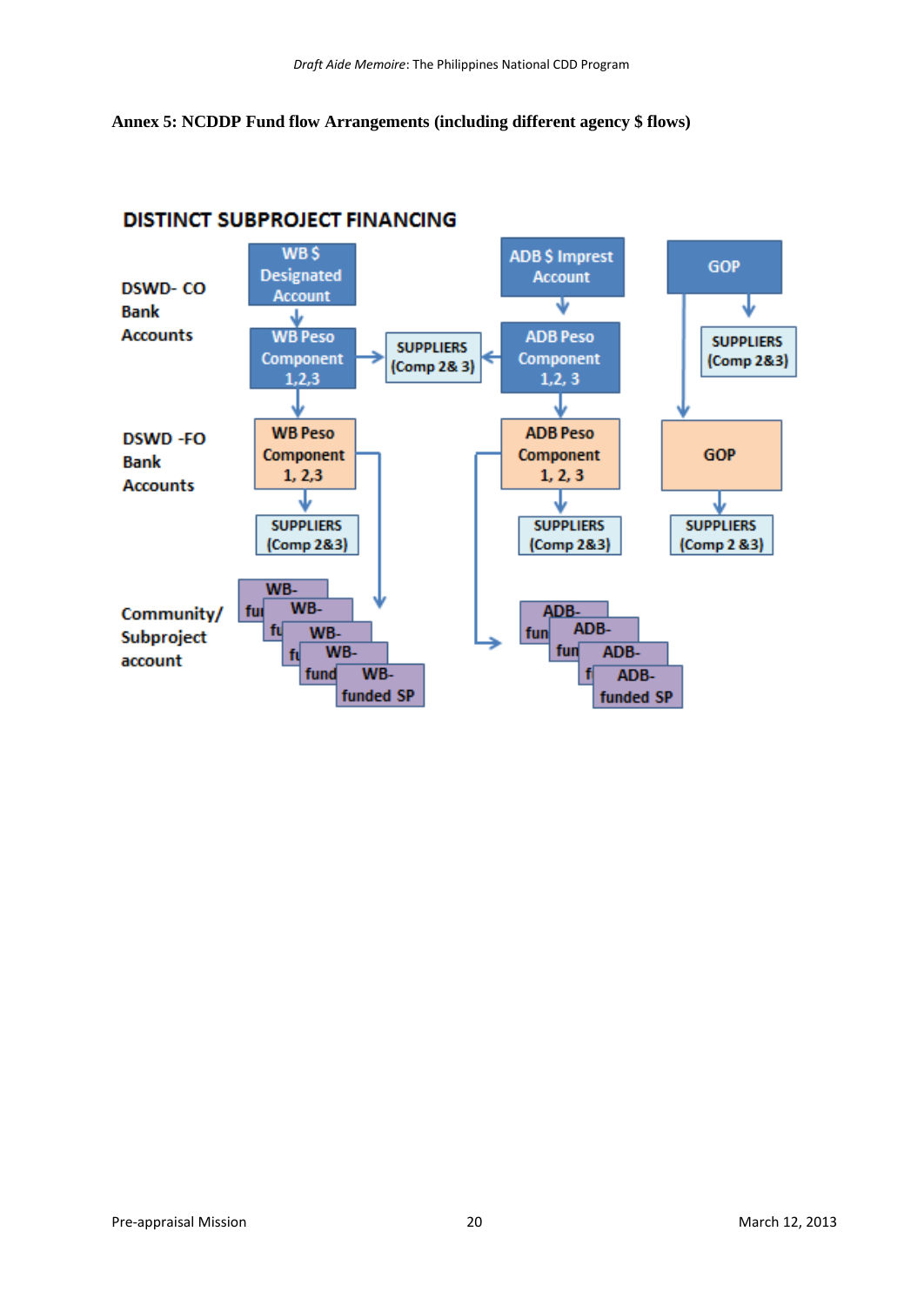#### **Annex 6: Agreed-upon Operational Adjustments and Requirements for Further Clarification**

#### **I - CEAC Streamlining and NCDDP in Special Contexts:**

#### **A. CEAC Streamlining**

The mission took stock of the progress made on the CEAC simplification and streamlining process which is currently ongoing. The consultant working with DSWD on this activity (Ms. Corinne Canlas) has completed a series of consultations with both the NPMO and the NIAPT. Overall, agreements were reached on: (i) the use set criteria for sub-project prioritization that would give greater weight to proposals from poorer or more remote barangay, IP areas and conflict affected areas; (ii) the provision of additional guidance to communities on overall sub-project prioritization; (iii) adjustments to the representation process to contain/try to address potential elite capture/interference from MLGUs; and (iv) on the overall simplification of procedures.

The streamlining process is currently ongoing with the final output expected at the end of April for review by the KALAHI-CIDSS National Steering Committee.

#### **B. DRM Contingency Component**

The mission agreed with DSWD on the inclusion of a DRM Contingency Component in NCDDP and reviewed the triggers to be used for the simplified emergency procedures. These will be the declaration of a state of emergency at both the national and municipal levels (to give MLGU greater flexibility to respond to local emergencies).

DSWD clarified its concerns about its ability to fully replenish funds used under the DRM component from the GoP's Local Disaster Risk Reduction and Management Fund (LDRRMF). It was therefore agreed that the positive list of activities to be developed for the DRM component will focus on rehabilitation and early recovery (and not relief activities). This approach is in line with the World Bank's findings in post-disaster Social Impacts Assessments (2009 and 2011), which indicated that while relief is readily available at community level, there are gaps in early recovery speed and coverage.

The World Bank and DSWD teams agreed that a specialized consultant would be brought on board to develop: (i) how-to guidance for Area Coordinators on the integration of DRM consideration in CEAC; (ii) the detailed operational procedures (including simplified procurement process) for the DRM Contingency Component. The consultant will be contracted/supervised by the WB team and outputs are expected to be completed by Mid-June 2013.

As outlined in the main AM text above, it was agreed that DSWD would confirm to the World Bank team by the end of March 2013: (i) the specific nature of the "trigger", (ii) the activities that will be included in the positive list (e.g., rehabilitation of public infrastructure but also that of private property - housing reconstruction and field clearing), (iii) if and under what conditions future municipal block grant allocations may be advanced in response to disaster needs, and (iv) if and when might the LDRRMF be used to replenish a municipal block grant allocation.

#### **C. NCDDP in Indigenous Communities**

The World Bank and DSWD team agreed on the changes to the criteria setting process that would give greater weight to proposals from IP communities (to be reflected in the overall CEAC manual). The teams further agreed on the need for additional capacity building for CFs and CVs on how to implement the CEAC in these areas. The mission would like to commend DSWD on taking forward discussions with NCIP on the roll-out of NCDDP to IP areas as agreed during the previous mission.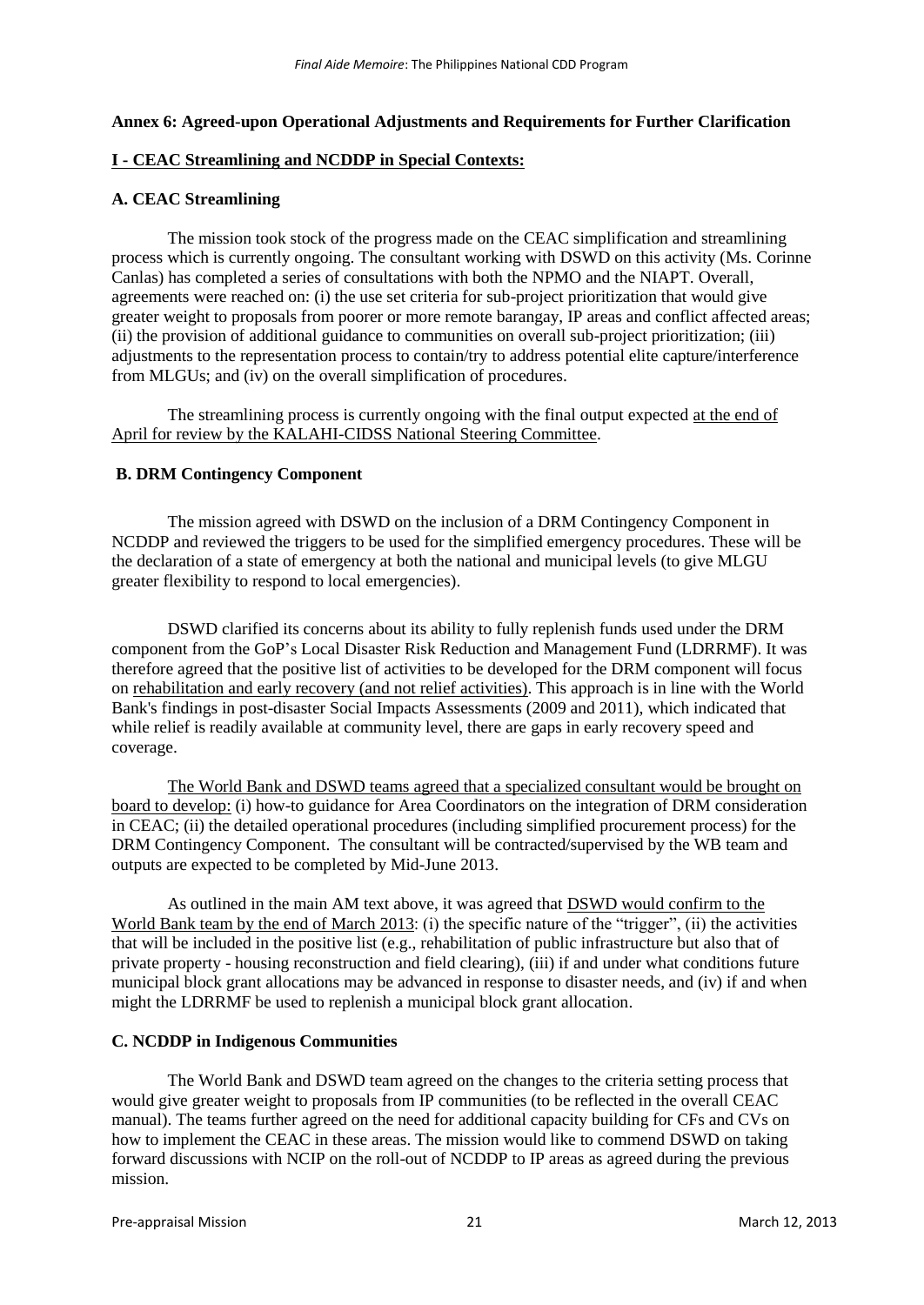As with the DRM contingency a specialized consultant will be brought on board to develop: (i) guidance for field team on how to implement the CEAC process in IP areas (including additional PSA tools, training of CVs, focus on IPRA and land issues); (ii) ToRs to Regional staff specializing on IP; and (iii) support the development and formalization of the protocol with NCIP. The outputs of the consultancy are expected to be completed by mid-June 2013.

## **II - Gender Mainstreaming**

The World Bank and DSWD teams agreed on main changes to be included in the CEAC gender guidance note as follows: (a) development of additional PSA tools; (b) additional guidance for facilitators - focusing on the basic gender mainstreaming steps and on additional guidance for those facilitators that will work in more challenging areas (mostly IP areas where there are higher barriers to women's participation; (c) guidance for ACTs (DACs) on task planning to promote greater female participation in the sub-projects paid labor component.

The mission also agreed on the collection of gender disaggregated data: (i) on barangay assembly participation - in the project's Results Framework- ; (ii) on leadership positions in community committees; and (iii) in the paid labor component of the project. A target of 30% female participation has been set for sub-project paid labor

Finally, the operationalization of gender mainstreaming activities will be done in manner similar to that of the DRM and IP adaptations to CEAC, with a third specialized consultant brought on board to develop the necessary "how to" guidance. The outputs will equally be made available by mid-June 2013.

#### **III- Operational and Cost Implications of CEAC Adaptations**

In addition to the guidance notes/facilitation materials to be developed the World Bank and DSWD team agreed on following adaptation to training and staffing to further operationalize the CEAC adaptation to special context (and the enhancement of the gender mainstreaming approach):

1. **Staffing:** While the ratio of communities to CFs has been reduced from 5:1 to 4:1 Regions will be given the flexibility to made further adaptations and further reduce the ratio in IP and conflict affected areas. Based on the discussions held during the mission, there is sufficient flexibility in the budget (with cost savings likely to result from a reduction of sub-regional staff) to make this approach feasible. In addition, revised staffing ratios at Regional level would allow Regions to have multiple SDU staff that can specialize in key areas (gender, IPs, Conflict, DRM) based on the profile of the specific region.

**2. Training:** The DSWD and WB teams agreed on the need to add further training days to the existing curriculum to train field teams on CEAC enhancements. Taking into account budget limitations 2-day modules for each topic would be implemented and its cost covered under the NCDDP loan agreement. Additional training sessions (that would provide deeper knowledge of these topics) may be considered under the TA provided by partners (ADB, AusAID) - this would, however, constitute a second step once basic training has been developed and rolled-out given the scale and pace of the proposed NCDDP scale-up.

In order to develop detailed staffing and training plans (as well as regional budgets) the DSWD team will hold a workshop with Regional Office between the 5th and the 8th of March. In order to estimate costs and allocate the funds needed for the above adaptations, DSWD will map out priority municipalities and regions where the focus on DRM, IP communities and conflict will be required. It was agreed that the detailed staffing/training plans would be shared with the WB on the 15th of March and that ToRs for new positions would be sent to be WB for NoL.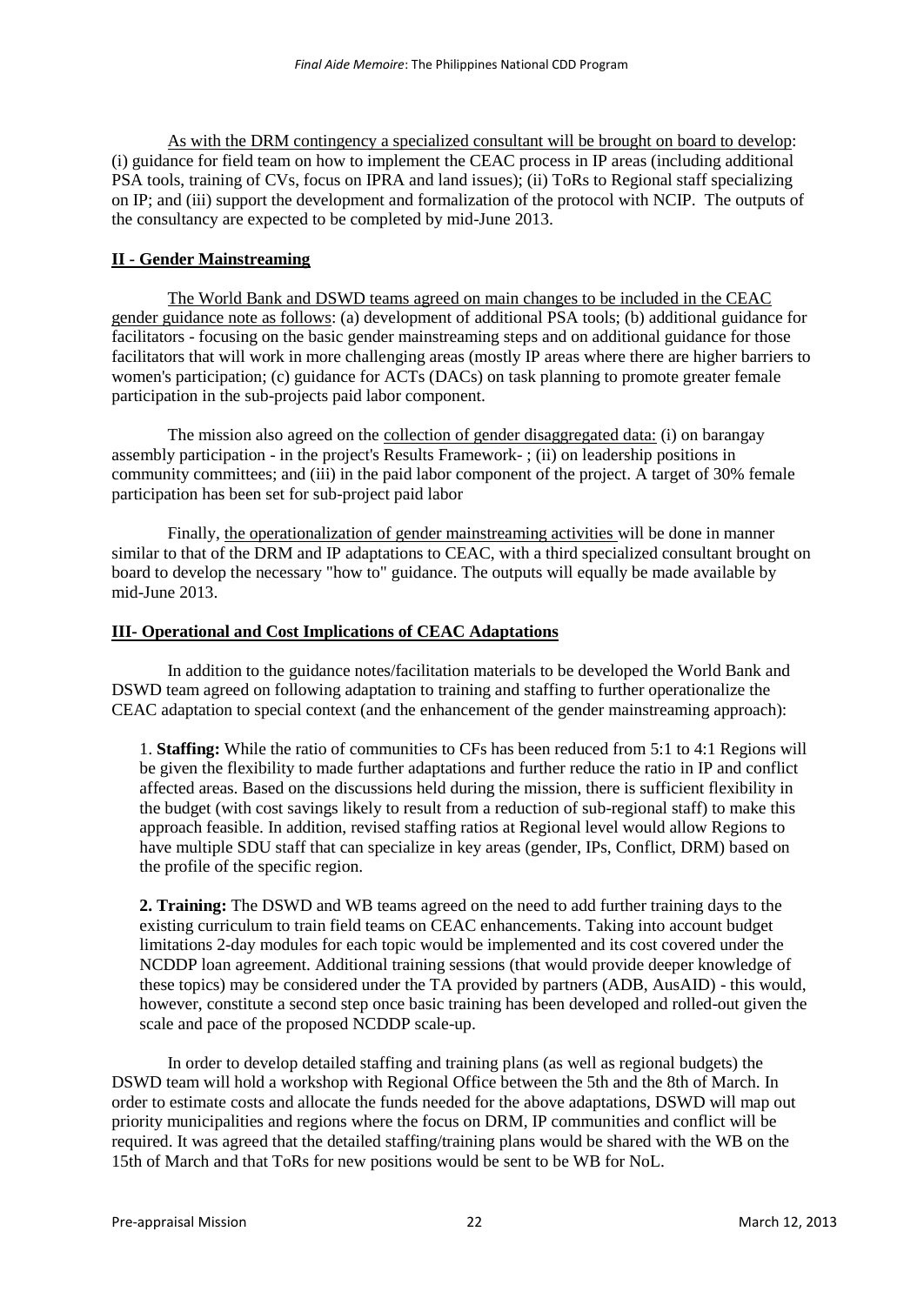# **Annex 7: Preliminary TORs for Further Streamlining of M&E Forms and Systems**

While a number of worthwhile improvements have been made to the M&E system over the past couple of years (simplifications of some of the forms, planned roll-out of a new Project Information Management System), there is a need to streamline the systems to deal with the scale-up to 900 municipalities. Of particular importance, the team needs to review the systems to ensure that the right data are available in a timely manner. The focus of the review will be on the quantity and quality of data to be collected and inputted as well as on the IT structure of the databases and how the data are analyzed and results are disseminated.

The process will involve the organization of a two-day workshop with national, regional and municipal M&E staff to discuss issues with the system: data collection forms, data quality, data input, data analysis, report writing, dissemination and the IT system. The workshop will be preceded by a national M&E team meeting to start fleshing out some of the issues. As an input to the workshop, using available information, a list of all the data that are currently being collected, indicating whether the data are inputted in the database and which unit is using the data for what purposes will be prepared.

In addition to reviewing the forms, the workshop will explore the following questions:

- 1. How to best organize data collection? That is, should CFs or community volunteers be responsible for filling the forms?
- 2. How to ensure that data are inputted in the database in a timely manner? That is, what kind of incentives should be implemented to ensure that data encoders are inputting the data on time?
- 3. Review of the IT system
- 4. Reporting formats and feedback to municipalities
- 5. How to best organize the municipal assessments? Is it feasible to organize them in each municipality at the end of every cycle? Should CSOs contracted out to carry out the process?

One of the workshop's output, building on the above-mentioned table, will be a table listing for each field in each of the M&E form:

- 1. Who is responsible for filling the form?
- 2. When are the forms expected to be filled?
- 3. How many data points are (e.g., for the field last name in the barangay assembly form: how many names are included on average?)
- 4. Which unit uses the information?
- 5. For what purposes?
- 6. Is the data inputted in the database?
- 7. If so:
	- o how much time does it take to input the data?
	- o is the information collected considered be reliable?
	- o how are the data processed and analyzed?
	- o how are the results disseminated?

This list will be discussed with each of the unit heads (SDU, finance and engineering) to validate the results and agree on fields that can either be removed from the forms or that still need to be collected but do not need to be inputted in the database. For example, while it is probably necessary to have all participants in barangay assemblies fill the barangay assembly attendance sheet (to meet COA requirements), there is no need to input all the information in the database. Similarly, data from the barangay profile form might not have to inputted in the database.

A consultant working for the ADB, and who used to be part of the KALAHI-CIDSS M&E team, will support the M&E team in the initial stages of the process. However, NPMO will need to write TORs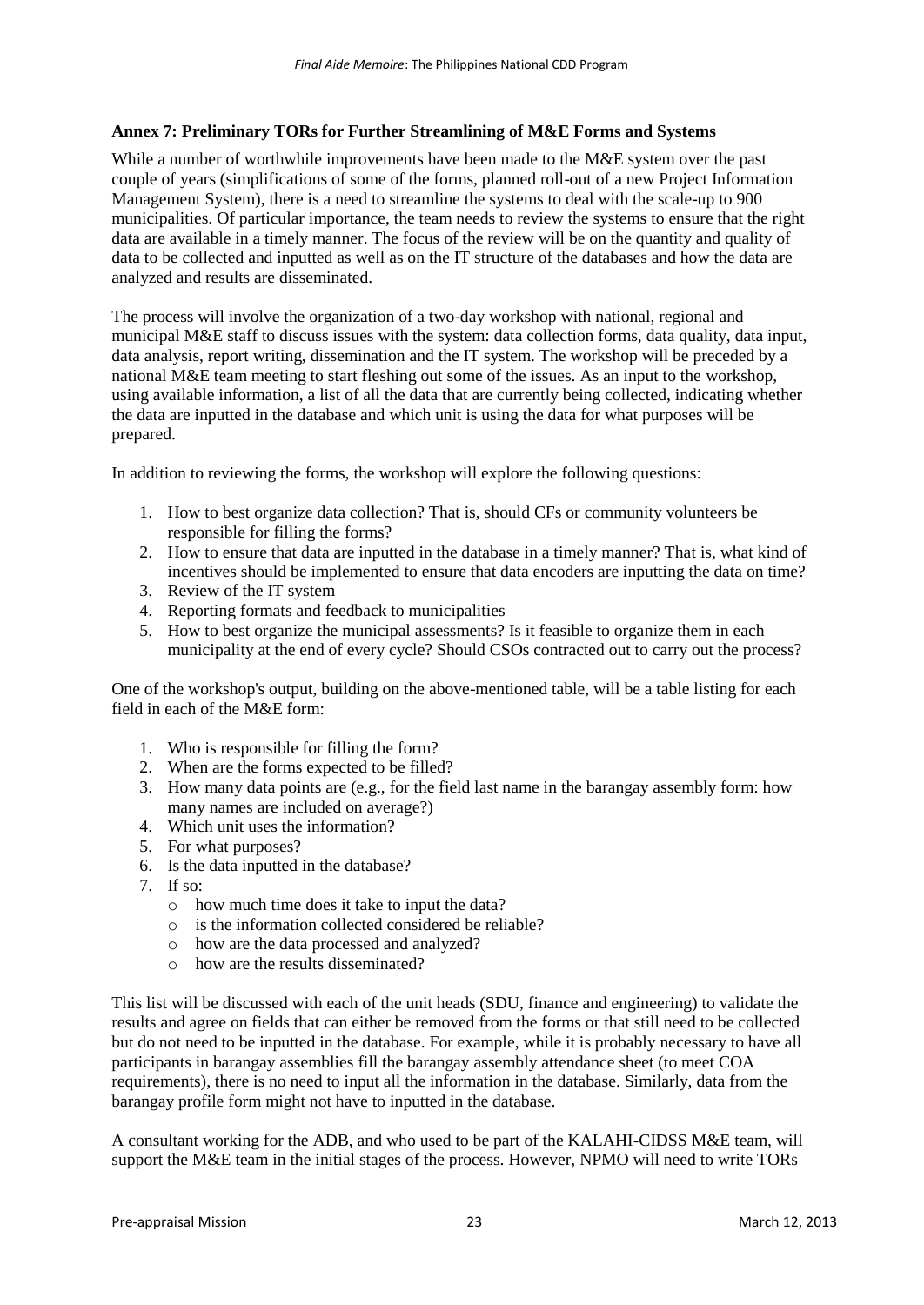and hire a consultant who will be responsible for producing the outputs described above. This consultant will be hired through the NCDDP preparation grant.

In addition, after the discussion with the various unit heads, the consult will prepare a list of concrete and specific recommendations on how to update the system. Of particular interest, for each form, the consultant will identify fields that can be deleted from the forms. In addition, for the fields that need to be kept, the consultant will distinguish between fields that need to be inputted in the database and the ones that do not. Those recommendations will be taken up when the M&E manual is revised for NCDDP.